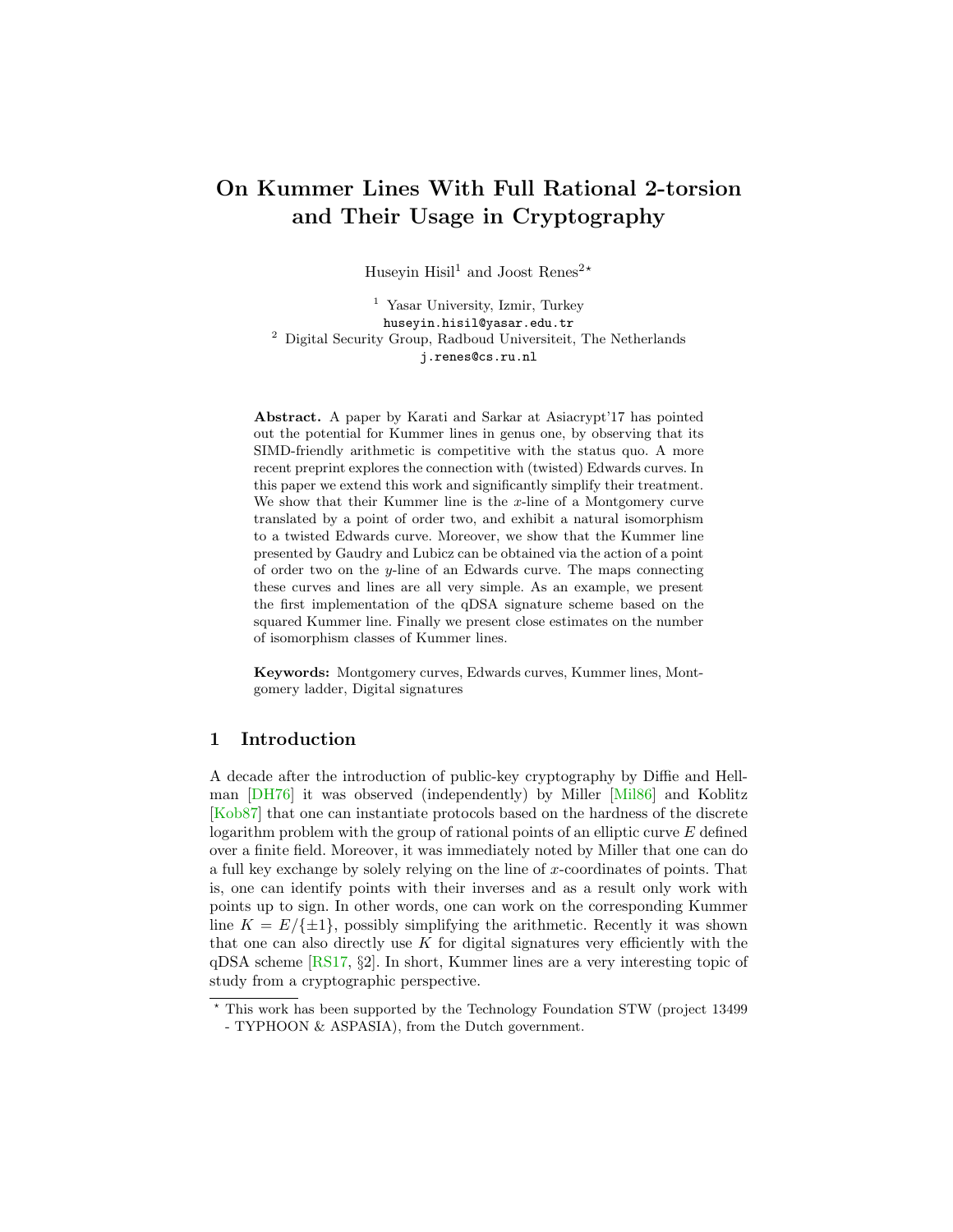<span id="page-1-0"></span>Because a reduction in the number of field operations needed for a scalar multiplication directly affects the efficiency of the cryptographic scheme, there have been multiple proposals for Kummer lines. Probably the most available example is Curve25519 [\[Ber06b\]](#page-15-1), which is the Kummer line of a Montgomery curve. One can show that every Montgomery curve is birationally equivalent to a twisted Edwards curve  $[BBJ<sup>+</sup>08$  $[BBJ<sup>+</sup>08$ , Theorem 3.2, which currently needs the least number of field operations to perform group operations [\[HWCD08\]](#page-16-2) and underlies the very efficient Four $\mathbb Q$  curve [\[CL15\]](#page-15-3). As a result, the Kummer lines of Montgomery and twisted Edwards curves are strongly related, and one can move easily from one to the other  $[BBJ<sup>+</sup>08, CGF08]$  $[BBJ<sup>+</sup>08, CGF08]$  $[BBJ<sup>+</sup>08, CGF08]$ . Through the usage of theta functions Gaudry and Lubicz [\[GL09,](#page-16-3) §6] derived yet another Kummer line. We shall refer to this as the canonical Kummer line, following the terminology of the genus 2 analogue presented by Renes and Smith [\[RS17,](#page-17-0) §4]. By squaring its coefficients we arrive on a different variety, which we refer to as the squared Kummer line (again c.f. the genus 2 analogue [\[CC86,](#page-15-5) [Ber06a\]](#page-15-6)). Although Gaudry and Lubicz only presented arithmetic on the canonical line, the differential addition formulae on the squared Kummer line are well-known [\[BL\]](#page-15-7). The squared Kummer line has the advantage that it is easier to find suitable small parameters, and it was shown by Karati and Sarkar [\[KS17b\]](#page-16-4) that its arithmetic leads to very efficient implementations when single-instruction multiple-data (SIMD) instructions are available.

In a follow-up paper [\[KS17a\]](#page-16-5) the same authors present connections to twisted Edwards curves. This requires the associated Legendre curve to be put in Montgomery form or have a rational point of order 4, or otherwise relies on the usage of a 2-isogeny. Consequently, there are case distinctions and one must deal with the doubling induced by moving through a 2-isogeny and its dual. In  $[KS17a,$ Table 7] they present the possibility of birational maps and isogenies between the Legendre form for certain choices of small constants.

In this paper we significantly simplify the connections between the various Kummer lines. Since the field of definition of the canonical and squared Kummer lines corresponds to their rational 2-torsion, we shall assume all points of order 2 to be rational. In that case, we show that the squared (resp. canonical) Kummer arises as the  $x$ -line (resp.  $y$ -line) of a Montgomery (resp. Edwards) curve translated by a suitable point of order 2. Moreover, a third Kummer line (referred to as the intermediate Kummer) appears as the y-line of a twisted Edwards curve via a translation by a point of order 2. These observations induce very simple isomorphisms between them. Furthermore, the respective translations by a point of order 2 lead to fast isomorphisms (in fact, involutions) with the well-known x-lines (or y-lines) of Montgomery, Edwards and twisted Edwards curves. As a result, we unify the most popular Kummer lines in the literature and conclude that their usage is completely interchangeable on an implementation level. For example, we can directly use the squared Kummer line in the qDSA scheme through its connection with a Montgomery curve [\[RS17,](#page-17-0) §3]. Moreover, although there exist efficient implementations of Montgomery curves based on 4 way SIMD parallelization by optimizing the field arithmetic [\[FL15\]](#page-16-6), it is unclear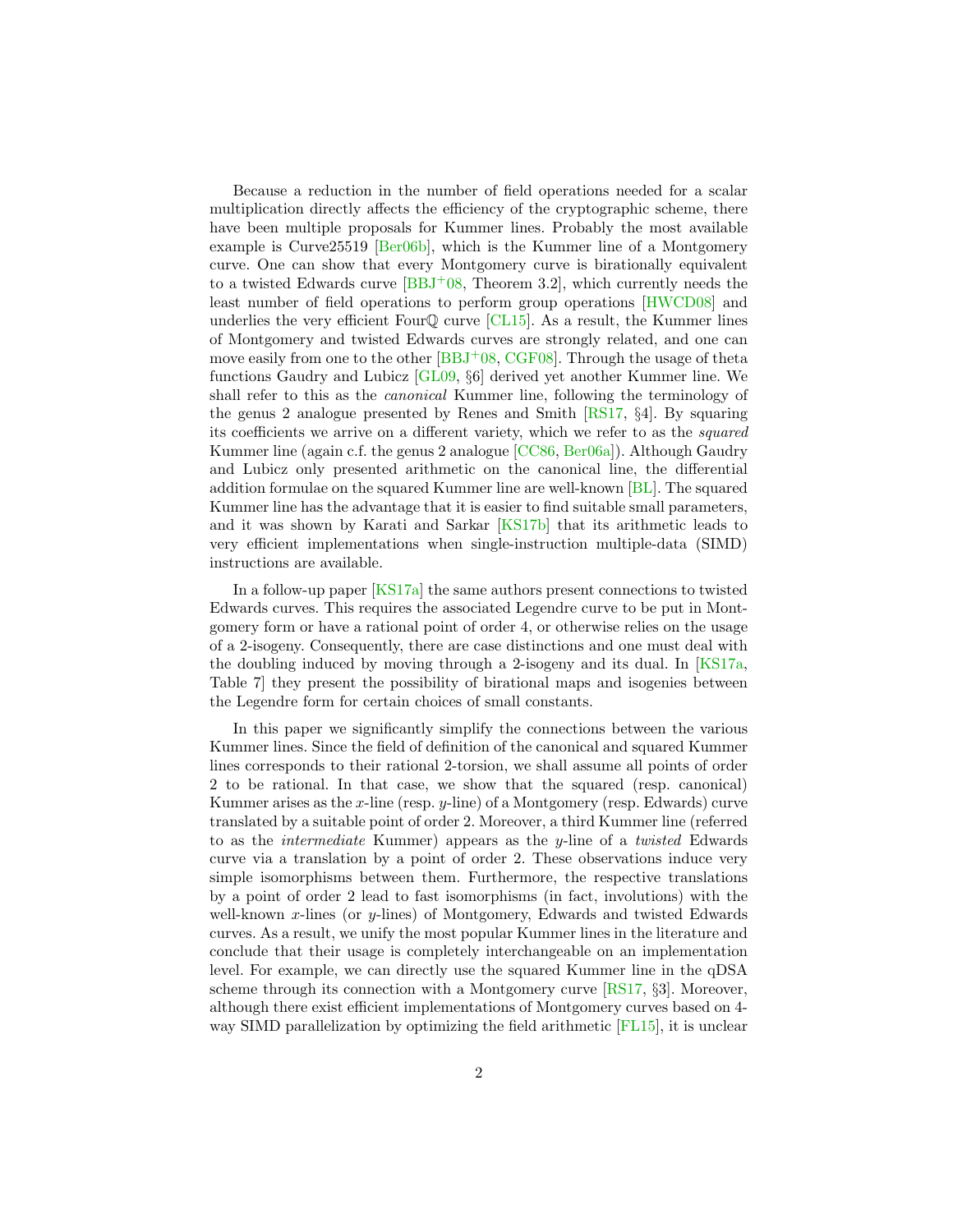<span id="page-2-2"></span>how to optimally parallelize instructions 4-way on the level of the x-line  $|Cho15|$ . This is straightforward on the squared Kummer line, and therefore by extension becomes trivial on Montgomery curves with full rational 2-torsion by moving through the isomorphism. Of course, if desired, one can also do arithmetic on the full group of points of the twisted Edwards curve (as also noted by Karati and Sarkar [\[KS17a\]](#page-16-5)). In particular, we provide isomorphic Montgomery and twisted Edwards models for all the Kummer lines present in [\[KS17a,](#page-16-5) Table 7] (see Table [1](#page-10-0) in §[3.2\)](#page-8-0).

# <span id="page-2-1"></span>2 Preliminaries

Let k be a field such that  $char(k) \neq 2$ . This assumption is implicit in the whole document unless mentioned otherwise. An elliptic curve is a smooth projective curve of genus 1 with a specified base point  $O$ , and it is said to be defined over k if E is defined over k and  $O \in E(k)$  [\[Sil09,](#page-17-1) §III.3]. Its points form an abelian group with neutral element  $O$ . One can show  $[Sil09,$  Proposition III.3.1] that any elliptic curve defined over k can be put in Weierstrass form<sup>[3](#page-2-0)</sup>

$$
y^2 + a_1xy + a_3y = x^3 + a_2x^2 + a_4x + a_6 \subset \mathbb{P}^2
$$

with  $O = (0:1:0)$ , but the curves we consider in this paper are not necessarily in this standard model. If we want to emphasize the base point of the curve we are working with, we shall write  $(E, O)$ .

**Montgomery curves.** Let  $A, B \in k$  such that  $B(A^2 - 4) \neq 0$  and let

$$
M/k : By^2 = x^3 + Ax^2 + x
$$

be (the affine part of) a smooth projective curve of genus one. We may write  $M_{A,B}$  for M to emphasize the coefficients of the curve we are referring to. Denoting  $\mathcal{O}_M = (0:1:0)$ , the elliptic curve  $(M, \mathcal{O}_M)$  is commonly referred to as a Montgomery curve [\[Mon87\]](#page-16-7) and is ubiquitous in elliptic-curve-based cryptography protocols (see e.g. [\[Ber06b\]](#page-15-1)). By projecting the points to  $\mathbb{P}^1$  via the (surjective) map

$$
\mathbf{x}: M \to \mathbb{P}^1
$$
  

$$
(X:Y:Z) \mapsto \begin{cases} (X:Z) & \text{if } Z \neq 0 \\ (1:0) & \text{if } Z = 0 \end{cases}
$$

the projective line inherits a pseudo-group structure. That is, by viewing  $\mathbb{P}^1$  as the image of  $(M, \mathcal{O}_M)$  under **x** we obtain the well-known scalar multiplication on

<span id="page-2-0"></span><sup>&</sup>lt;sup>3</sup> We shall in many cases talk about *affine* curves and maps for simplicity, but always mean their projective counterparts. This depends on the particular embedding of the affine curve into projective space, but it should be clear from context what is meant. In particular, we always embed Montgomery curves into  $\mathbb{P}^2$  while (twisted) Edwards curves are embedded into  $\mathbb{P}^3$  (as opposed to  $\mathbb{P}^1 \times \mathbb{P}^1$ , which is also commonplace).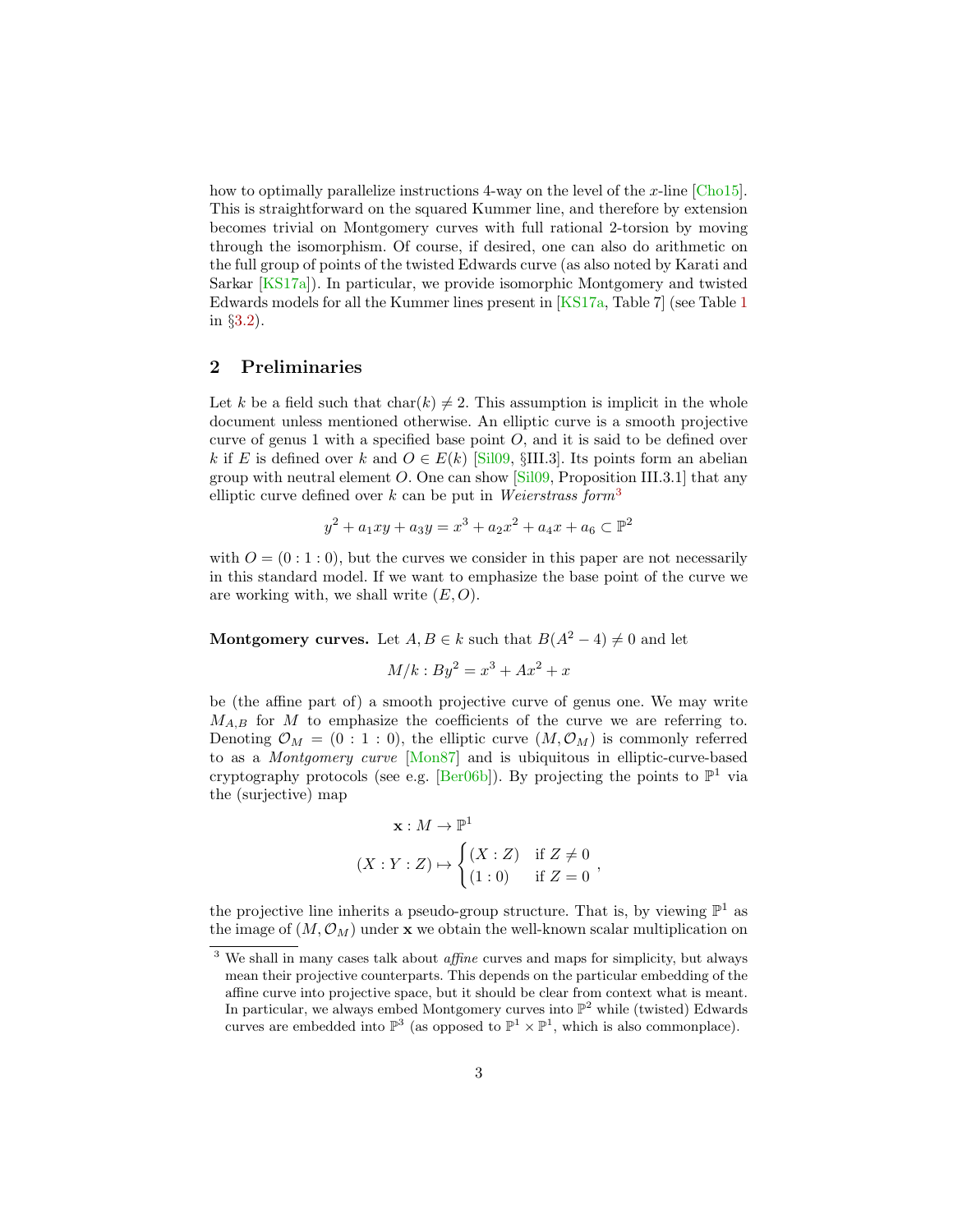<span id="page-3-1"></span> $\mathbb{P}^1$  as first used by Montgomery [\[Mon87,](#page-16-7) §10]. Since inversion on (affine points of)  $(M, \mathcal{O}_M)$  is simply negation of the y-coordinate, it is immediate that **x** is well-defined on  $(M, \mathcal{O}_M)/\{\pm 1\}$  and induces a bijection between  $(M, \mathcal{O}_M)/\{\pm 1\}$ and  $\mathbb{P}^1$ . We denote the projective line with the induced pseudo-group structure of  $(M, \mathcal{O}_M)$  by  $K_M^{\mathcal{O}_M}$ , and refer to it as its Kummer line.

Now suppose that  $T \in (M, \mathcal{O}_M)$  is a point such that  $[2]T = \mathcal{O}_M$ . Then the translation-by-T map

$$
\tau_T : (M, \mathcal{O}_M) \to (M, T)
$$

$$
P \mapsto P + T
$$

is an isomorphism of elliptic curves. Moreover, the map x is again well-defined on  $(M, T)/\{\pm 1\}$  and we denote its Kummer line by  $K_M^T$ . In summary, we have a commutative diagram

$$
(M, \mathcal{O}_M) \stackrel{\tau_T}{\longleftarrow} (M, T)
$$
  

$$
\downarrow \mathbf{x}
$$
  

$$
K_M^{\mathcal{O}_M} \stackrel{\overline{\tau}_T}{\longleftarrow} K_M^T
$$

where  $\overline{\tau}_T$  is the induced isomorphism (again, involution) between the corresponding Kummer lines. For example, we obtain the map  $\overline{\tau}_{(0,0)} : (X : Z) \mapsto (Z : X)$ . Since  $\#(M, \mathcal{O}_M)[2] = 4$ , there are at most two other points of order 2. This gives rise to only a single non-trivial action on the Kummer line  $K_M^{\mathcal{O}_M}$ , since the other is simply the composition with  $\overline{\tau}_{(0,0)}$ .

Twisted Edwards curves. Let  $\alpha, \delta \in k$  such that  $\alpha\delta(\alpha - \delta) \neq 0$  and let

$$
\alpha x^2 + y^2 = 1 + \delta x^2 y^2
$$

be (the affine part of) a smooth projective curve of genus one. This is commonly referred to as the *twisted Edwards* model  $[BBJ^+08]$  $[BBJ^+08]$ , where the base point is chosen as  $\mathcal{O}_E = (0, 1)$ . It is closely related to a Montgomery curve via a birational map  $[BBJ<sup>+</sup>08$  $[BBJ<sup>+</sup>08$ , Theorem 3.2(i).

Embedding the curve into  $\mathbb{P}^2$  via  $(x, y) \mapsto (x : y : 1)$  gives two singularities at  $(1:0:0)$  and  $(0:1:0)$ . We can resolve these by blowing up (see e.g. [\[His10,](#page-16-8)  $\S 2.3.4$  or [\[Gal12,](#page-16-9) Lemma 9.12.18]) to obtain the curve

<span id="page-3-0"></span>
$$
E/k = V(\alpha X^2 + Y^2 - Z^2 - \delta T^2, XY - TZ) \subset \mathbb{P}^3
$$
 (1)

and embedding  $(x, y) \mapsto (xy : x : y : 1)$ . When referring to twisted Edwards curves, we will mean its embedding into  $\mathbb{P}^3$  conform [\(1\)](#page-3-0) and may write  $E_{\alpha,\delta}$ to emphasize its coefficients. For affine points we will sometimes use the affine notation and expect that this should not cause confusion. Note that this is a purely theoretical tool, since once all is set and done the cryptographically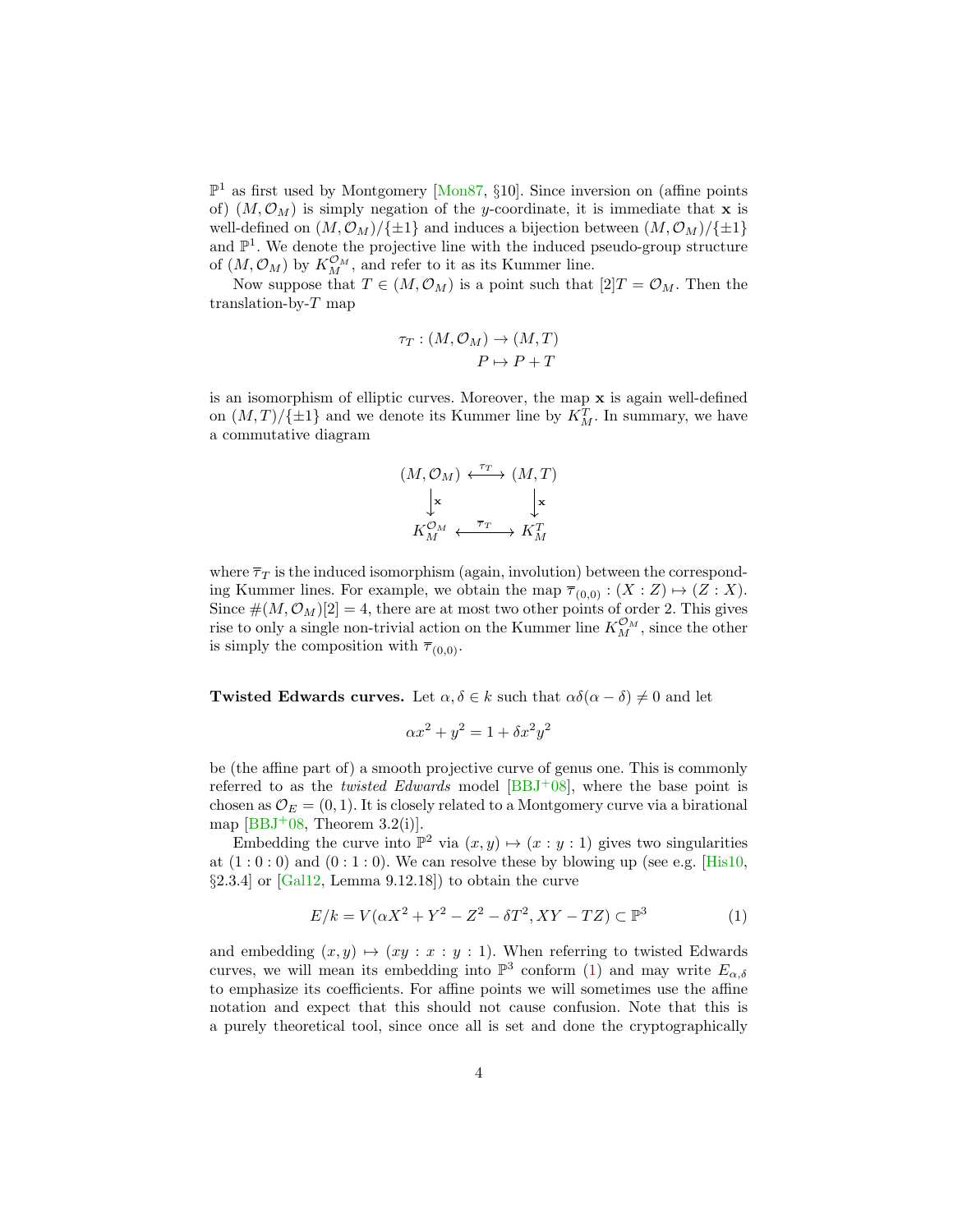<span id="page-4-1"></span>relevant arithmetic is performed in a prime order subgroup in which all points are affine. On  $E$  there exist 4 points at infinity

$$
\Omega_1 = (1 : \sqrt{\delta/\alpha} : 0 : 0), \qquad \Omega_2 = (1 : -\sqrt{\delta/\alpha} : 0 : 0), \n\omega_1 = (1 : 0 : \sqrt{\delta} : 0), \qquad \omega_2 = (1 : 0 : -\sqrt{\delta} : 0),
$$

where  $\Omega_1, \Omega_2$  have order 2 and  $\omega_1, \omega_2$  have order 4 on  $(E, \mathcal{O}_E)$ .

Similar to the x-map for Montgomery curves arising as a projection away from  $\mathcal{O}$ , we have a y-map

$$
\mathbf{y}: E \to \mathbb{P}^1
$$
  
( $T: X: Y: Z$ )  $\mapsto$  ( $Y: Z$ ),  
 $(\Omega_1, \Omega_2) \mapsto \left( (1: \sqrt{\delta/\alpha}), (1: -\sqrt{\delta/\alpha}) \right)$ 

corresponding to projection away from  $\Omega_1$ . Since inversion in this case is negation of the x-coordinate, this map is well-defined on  $(E, \mathcal{O}_E)/\{\pm 1\}$  and we denote the Kummer line by  $K_E^{\mathcal{O}_E}$ . The point  $S = (0:0:-1:1)$  of order 2 induces the commutative diagram

<span id="page-4-0"></span>
$$
(E, \mathcal{O}_E) \xleftarrow{\tau_S} (E, S)
$$
  
\n
$$
\downarrow \mathbf{y}
$$
  
\n
$$
K_E^{\mathcal{O}_E} \xleftarrow{\overline{\tau}_S} K_E^S
$$
  
\n(2)

where  $\overline{\tau}_S : (Y : Z) \mapsto (-Y : Z)$ . The two other 2-torsion points induce one other non-trivial translation (analogous to the Montgomery model).

Edwards curves. Let  $c \in \overline{k}$  such that  $c^5 \neq c$  and

$$
\mathcal{E}: x^2 + y^2 = c^2(1 + x^2y^2)
$$

again a smooth curve of genus 1. This is technically only a subset of the set of curves of the form  $x^2 + y^2 = c^2(1 + dx^2y^2)$  originally defined as Edwards curves by Bernstein and Lange [\[BL07\]](#page-15-9). But in this paper we are only concerned with the case  $d = 1$ , which corresponds to the form introduced by Edwards [\[Edw07\]](#page-16-10), who observed that its arithmetic with respect to the base point  $\mathcal{O}_{\mathcal{E}} = (0, c)$  is extremely symmetric. As above, we use the smooth model inside  $\mathbb{P}^3$  containing the elements

$$
\Theta_1 = (1 : c : 0 : 0), \n\theta_1 = (1 : 0 : c : 0), \n\theta_2 = (1 : -c : 0 : 0), \n\theta_3 = (1 : 0 : -c : 0),
$$

where  $\Theta_1, \Theta_2$  resp.  $\theta_1, \theta_2$  have order 2 resp. 4 on  $(\mathcal{E}, \mathcal{O}_{\mathcal{E}})$ . Again, we have a projection to  $\mathbb{P}^1$ 

$$
\mathbf{y}: \mathcal{E} \to \mathbb{P}^1
$$
  
( $T: X: Y: Z$ )  $\mapsto$  ( $Y: Z$ )  
( $\Theta_1, \Theta_2$ )  $\mapsto$  ((1 : c), (1 : -c)) .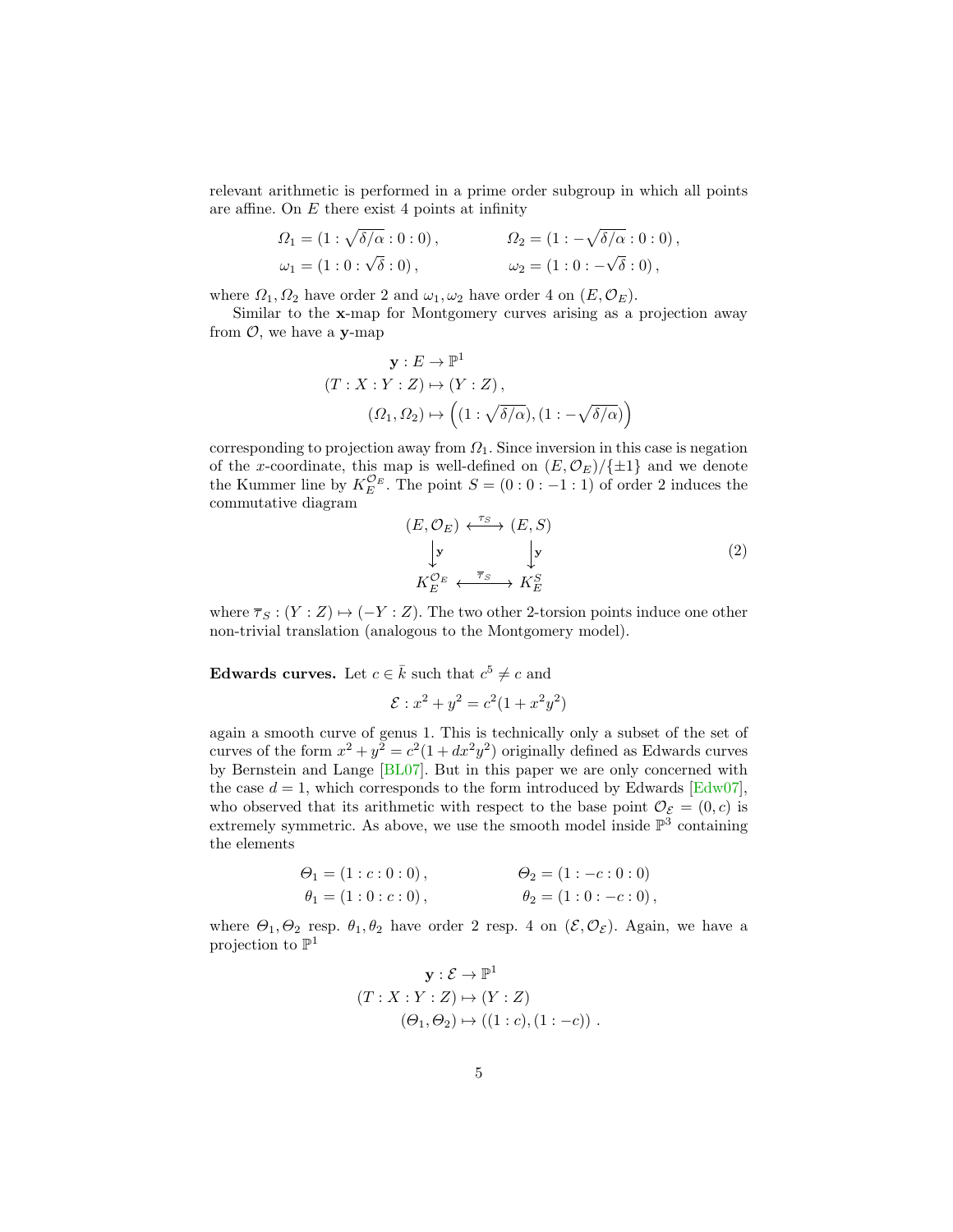<span id="page-5-1"></span>We denote the Kummer line of  $(\mathcal{E}, \mathcal{O}_{\mathcal{E}})$  obtained by projection through **y** by  $K_{\mathcal{E}}^{\mathcal{O}_{\mathcal{E}}}$ . For any point 2-torsion point R of  $(\mathcal{E}, \mathcal{O}_{\mathcal{E}})$  we obtain a commutative diagram as in [\(2\)](#page-4-0) by translation by  $R$  and denote the Kummer line by  $K_{\mathcal{E}}^R$ .

Rationality and quadratic twists. Suppose that  $q$  is a prime power and  $k = \mathbb{F}_q$  is a finite field. Then any elliptic curve E defined over  $\mathbb{F}_q$  will have a quadratic twist, i.e. an elliptic curve  $E^t$  which is  $\mathbb{F}_{q^2}$ -isomorphic but not  $\mathbb{F}_q$ isomorphic to E. This is unique up to  $\mathbb{F}_q$ -isomorphism (hence why we talk about the quadratic twist).

In all the curve models (c.f. the above) that we consider there is an immediate connection between  $\mathbb{F}_q$ -rational points on the Kummer line  $\mathcal{K}_E$  of E, and  $\mathbb{F}_q$ rational points of  $E$  and  $E<sup>t</sup>$ . As such, when thinking about Kummer lines it is natural not to distinguish these (i.e., to consider everything up to  $\mathbb{F}_{q^2}$ isomorphism). As a result, although some maps may only be defined over  $\mathbb{F}_{q^2}$ , this will at most induce a twist. Since we are only concerned with the  $\mathbb{F}_q$ -rational points of the Kummer line, this is not an issue. In all that follows we could easily make everything defined over  $\mathbb{F}_q$ , but as we shall see in §[4](#page-12-0) this may limit us when finding instantiations.

## 3 Maps between Kummer lines

In this section we present the theoretical basis. We observe first that many Kummer lines have appeared in the literature; the work of Gaudry and Lubicz [\[GL09\]](#page-16-3) present the so-called *canonical* Kummer line, while Karati and Sarkar use<sup>[4](#page-5-0)</sup> the squared Kummer line  $[KS17b]$ . Moreover, there is the x-line of Montgomery curve (e.g. Curve25519 [\[Ber06b\]](#page-15-1) by Bernstein) and the y-line of a (twisted) Edwards curve [\[CGF08,](#page-15-4) [FH17\]](#page-16-11). It is not immediately clear how these are all connected, in particular the relation between the (canonical and squared) Kummer lines and Montgomery and (twisted) Edwards curves is not clear. Though a recent paper by Karati and Sarkar [\[KS17a\]](#page-16-5) provides some connections, this is not completely satisfying. For instance, it relies on having rational points or using 2-isogeny, and does not give a unique connection.

In this section we settle this and, in essence, show that they are all the same up to isomorphism. These isomorphisms are natural and simple (including computationally) and lead to natural connections between all the above Kummer lines. The core is summarized in Theorem [5,](#page-9-0) and a more complete overview is shown in Appendix [A.](#page-18-0)

#### 3.1 Models with rational 2-torsion

It is immediate (through their description via theta functions) that the canonical and squared Kummer lines are projections of curves that have full rational 2-

<span id="page-5-0"></span><sup>4</sup> The formulas for this model had already appeared in the Explicit-Formulas Database [\[BL\]](#page-15-7) referring to a discussion between Bernstein, Kohel and Lange and contributing the main idea to Gaudry [\[Gau06\]](#page-16-12).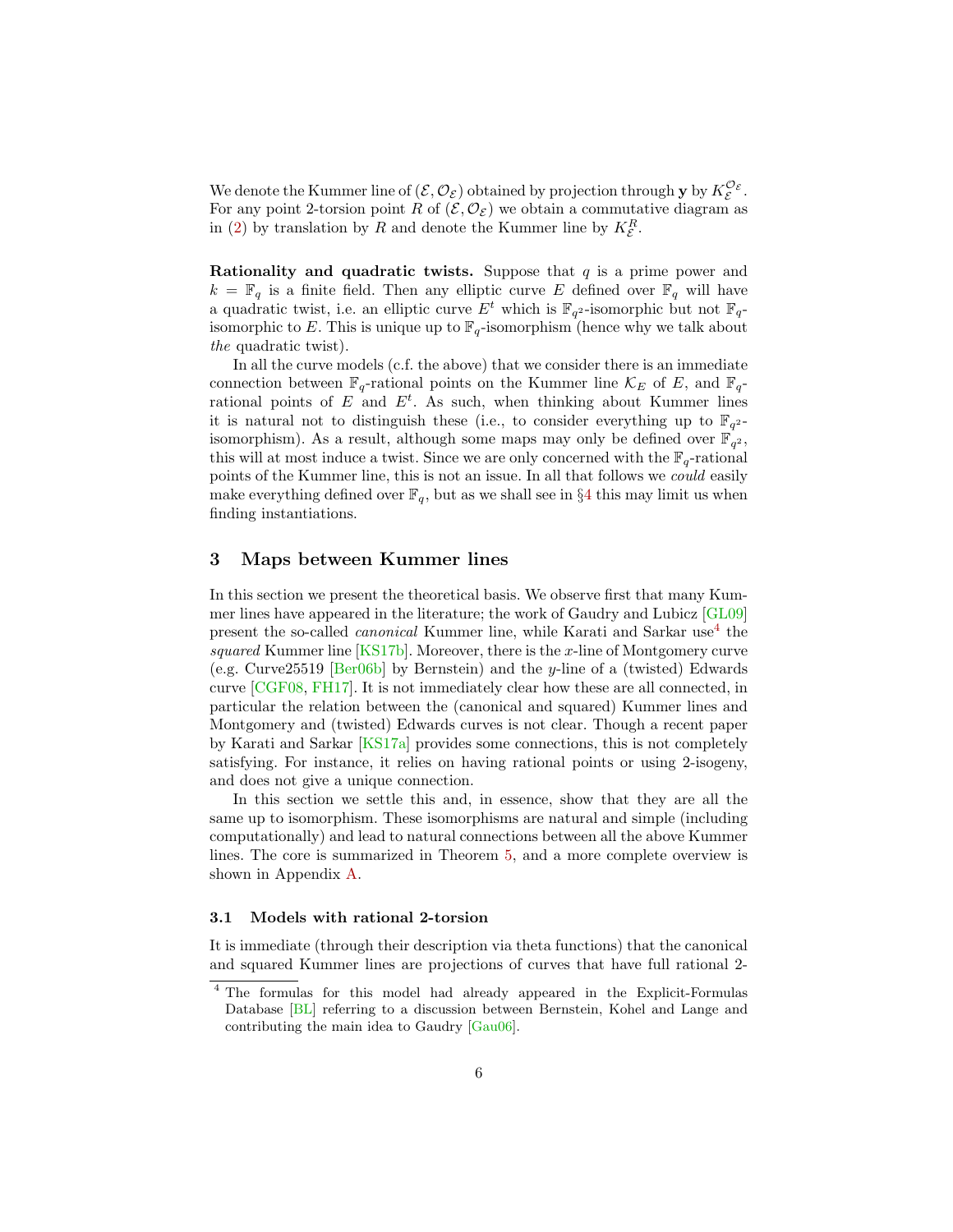<span id="page-6-1"></span>torsion. As such, we shall always assume to have this. We begin by showing that this allows a nice parametrization of Montgomery curves.

<span id="page-6-0"></span>**Proposition 1.** Let k be a field such that  $char(k) \neq 2$  and let  $(M_{A,B}, \mathcal{O}_M)$  be a Montgomery curve such that  $M_{A,B}[2] \subset M_{A,B}(k)$ . Then there exist  $a, b \in \overline{k}^*$ such that  $ab(a^4 - b^4) \neq 0$  and  $a^2/b^2 \in k$  such that

$$
A=-\frac{a^4+b^4}{a^2b^2}\,,\quad \Delta_M=16B^6\cdot\frac{(a^4-b^4)^2}{a^4b^4}\,.
$$

Moreover, its points of order 2 are  $(0:0:1)$ ,  $(a^2:0:b^2)$  and  $(b^2:0:a^2)$ .

*Proof.* As  $M_{A,B}[2] \subset M_{A,B}(k)$ , the polynomial  $x^2 + Ax + 1$  splits over k and *Troof.* As  $M_{A,B}[2] \subset M_{A,B}(k)$ , the polynomial  $x^2 + Ax + 1$  splits over k and thus  $\sqrt{A^2 - 4} \in k$ . Now fix any  $b \in \overline{k}^*$  and take  $a \in \overline{k}^*$  such that  $a^2/b^2 =$ ( hus  $\sqrt{A^2-4} = 4 \in \kappa$ . Now fix any  $b \in \kappa^+$  and take  $a \in \kappa^+$  such that  $a^2/b^2 = \sqrt{A^2-4}-A/2$ . Note that  $\sqrt{A^2-4}-A \neq 0, \pm 2$  because char(k)  $\neq 2$ . Moreover  $a^4 - b^4 = 0 \iff a^4/b^4 - 1 = 0 \iff a^2/b^2 = \pm 1$ . Again, this is not possible since char(k)  $\neq$  2. The statements for A,  $\Delta_M$  and the 2-torsion points are simple calculations, recalling that M has discriminant  $\Delta_M = 16B^6(A^2 - 4)$ .

For simplicity we would like to have  $B = 1$ . Note that the curve  $M_{A,B}$  is isomorphic to the curve  $M_{A,1}$ :  $y^2 = x^3 + Ax^2 + x$  over  $\overline{k}$ , but not necessarily over k. Therefore, by making the assumption that  $B = 1$  we are working up to twist. In what follows this shall not give rise to any issues, and as remarked earlier it does not impact the k-rational points of the Kummer line (even though it does change the k-rational point of the curve itself). So from this point on we consider

$$
M/k: y^2 = x^3 - \frac{a^4 + b^4}{a^2b^2}x^2 + x,
$$

where  $a, b \in \bar{k}^*$  such that  $ab(a^4 - b^4) \neq 0$  and  $a^2/b^2 \in k$ .

Given this model we can define a dual curve. For this purpose, we define  $\hat{a}, \hat{b} \in \bar{k}^*$  such that

$$
2\hat{a}^2 = a^2 + b^2 \,,\quad 2\hat{b}^2 = a^2 - b^2
$$

.

It is easily checked that  $\hat{a}^2/\hat{b}^2 \in k^*$  and that  $\hat{a}\hat{b}(\hat{a}^4 - \hat{b}^4) \neq 0$ . Therefore

$$
\widehat{M} : y^2 = x^3 - \frac{\hat{a}^4 + \hat{b}^4}{\hat{a}^2 \hat{b}^2} x^2 + x \,, \quad \Delta_{\widehat{M}} = 16 \cdot \frac{(\hat{a}^4 - \hat{b}^4)^2}{\hat{a}^4 \hat{b}^4}
$$

is a Montgomery curve whose elements of order 2 are  $(0:0:1)$ ,  $(\hat{a}^2:0:\hat{b}^2)$ and  $(\hat{b}^2:0:\hat{a}^2)$ . We call  $\widehat{M}$  the *dual* of M. More generally, for any curve model we call the action of swapping a resp. b by  $\hat{a}$  resp.  $\hat{b}$  (and vice versa) dualizing (c.f. Renes and Smith [\[RS17,](#page-17-0) §4.1]). The curves M and  $\widehat{M}$  are 2-isogenous via a 2-isogeny  $\phi : M \to \widehat{M}$ , and the kernel of both  $\phi$  and  $\widehat{\phi}$  is generated by the point  $(0:0:1)$  on the respective curves [\[Ren18,](#page-17-2) Remark 6]. This leads to a decomposition of the doubling map [2], which we use to construct the following sequence of maps.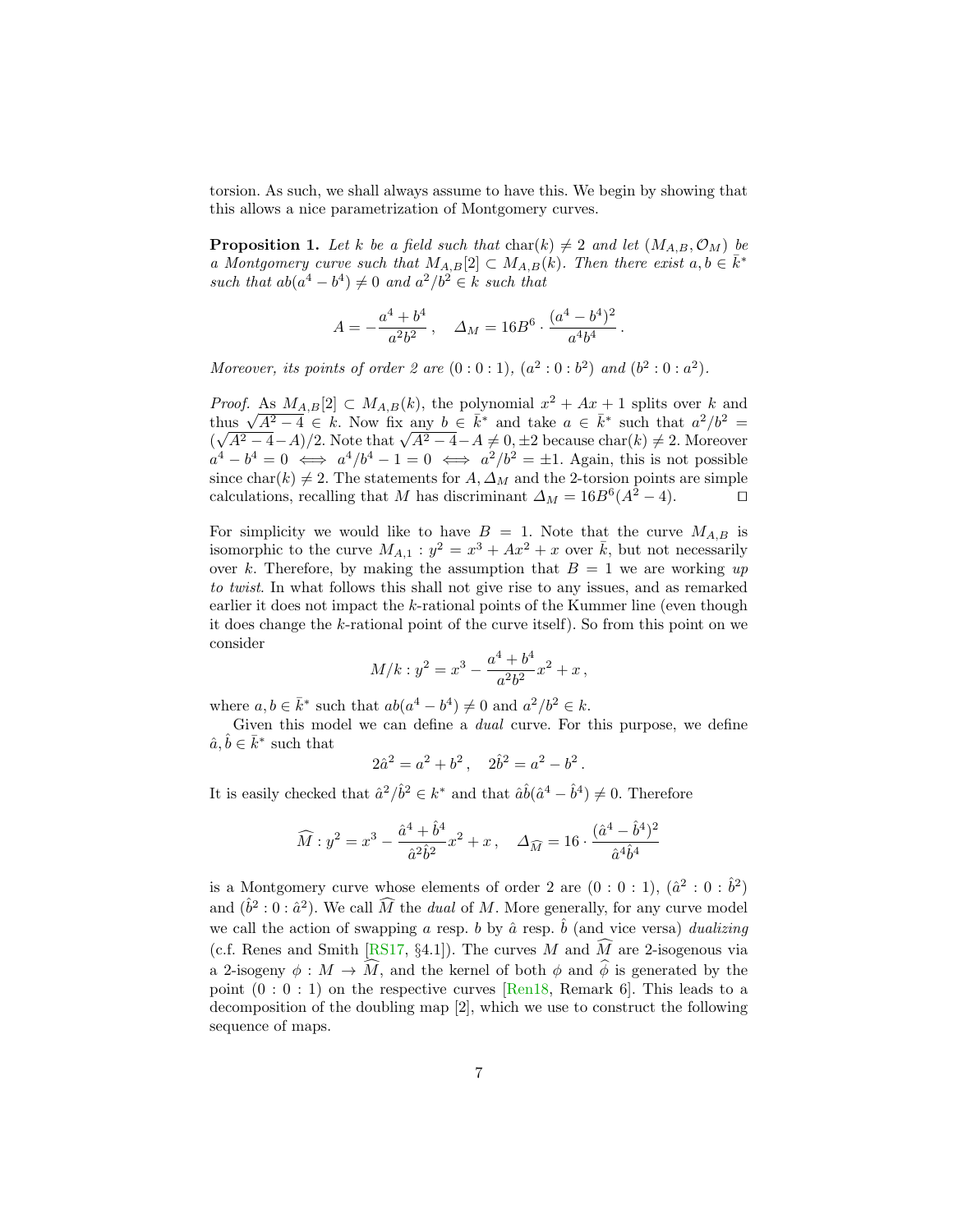<span id="page-7-2"></span>**Proposition 2.** Let  $a, b \in \overline{k}^*$  with  $ab(a^4 - b^4) \neq 0$  and  $a^2/b^2 \in k^*$  and

$$
M/k: y^2 = x^3 - \frac{a^4 + b^4}{a^2b^2}x^2 + x.
$$

Then there exists a commutative diagram<sup>[5](#page-7-0)</sup> of isogenies (over  $\bar{k}$ )

<span id="page-7-1"></span>
$$
(\widehat{E}, \mathcal{O}_{\widehat{E}}) \xrightarrow{\phi_4} (\widehat{\mathcal{E}}, \mathcal{O}_{\widehat{\mathcal{E}}}) \xrightarrow{\widehat{\phi}_5} (M, \mathcal{O}_M) \xrightarrow{\phi_0} (E, \mathcal{O}_E) \xrightarrow{\phi_1} (E, \mathcal{O}_E) \tag{3}
$$

where

$$
E/k: -x^2 + y^2 = 1 - \frac{(a^2 - b^2)^2}{(a^2 + b^2)^2} x^2 y^2, \quad \mathcal{E}/k: x^2 + y^2 = \frac{a^2 - b^2}{a^2 + b^2} (1 + x^2 y^2)
$$

and  $\widehat{E}$  and  $\widehat{\mathcal{E}}$  are their respective duals. The maps  $\phi_2$  and  $\phi_5$  are 2-isogenies with

$$
\ker(\phi_2) = \langle (0:0:-\hat{b}:\hat{a}) \rangle, \quad \ker(\phi_5) = \langle (0:0:-b:a) \rangle,
$$

while the maps  $\phi_0$ ,  $\phi_1$ ,  $\phi_3$  and  $\phi_4$  are isomorphisms.

Proof. We define

$$
\phi_0:(x,y)\mapsto \left(\frac{2\hat a^2x}{aby},\frac{x+1}{x-1}\right)\,,\quad \phi_0^{-1}:(x,y)\mapsto \left(\frac{y+1}{y-1},\frac{2\hat a^2(y+1)}{abx(y-1)}\right)\,.
$$

Note that this is a priori only a birational map, but naturally becomes an isomorphism when (canonically) extended to the smooth  $\mathbb{P}^3$  model, see e.g. [\[Sil09,](#page-17-1) Proposition II.2.1]. In particular,  $\phi_0 : \mathcal{O}_M \mapsto \mathcal{O}_E$ ,  $(0 : 0 : 1) \mapsto (0 : 0 : -1 : 1)$ . It is similar to the maps used by Bernstein et al.  $[BBJ<sup>+</sup>08, Theorem 3.2(i)]$  $[BBJ<sup>+</sup>08, Theorem 3.2(i)]$  and by Castryck et al. [\[CGF08\]](#page-15-4), but composed with the map by Hisil et al. [\[HWCD08,](#page-16-2) §3.1] to ensure a twisted Edwards curve  $E_{\alpha,\delta}$  with  $\alpha = -1$  that is well-defined everywhere. Moreover, we tweak it such that it acts as an involution (i.e. a Hadamard transformation) on the Kummer line. We define the isomorphism  $\phi_1$ as

$$
\phi_1:(x,y)\mapsto \Big(-\frac{i\hat{b}}{\hat{a}}x,\frac{\hat{b}}{\hat{a}}y\Big)\,,\quad \phi_1^{-1}:(x,y)\mapsto \Big(\frac{i\hat{a}}{\hat{b}}x,\frac{\hat{a}}{\hat{b}}y\Big)\,,
$$

where  $i \in \bar{k}$  is such that  $i^2 = -1$ . Then we set  $\phi_2 = \phi \circ \phi_0^{-1} \circ \phi_1^{-1}$ . It follows that

$$
\ker(\phi_2) = \langle \phi_1 \phi_0(0,0) \rangle = \langle (0:0:-\hat{b}:\hat{a}) \rangle.
$$

A completely analogous construction can be made for  $\phi_3$ ,  $\phi_4$  and  $\phi_5$ .

<span id="page-7-0"></span><sup>5</sup> The diagram is drawn in the shape of a hexagon because its induced diagram on the Kummer lines after translations by points of order 2 is the genus-1 analogue of the hexagon in genus 2 by Renes–Smith [\[RS17,](#page-17-0) Figure 1].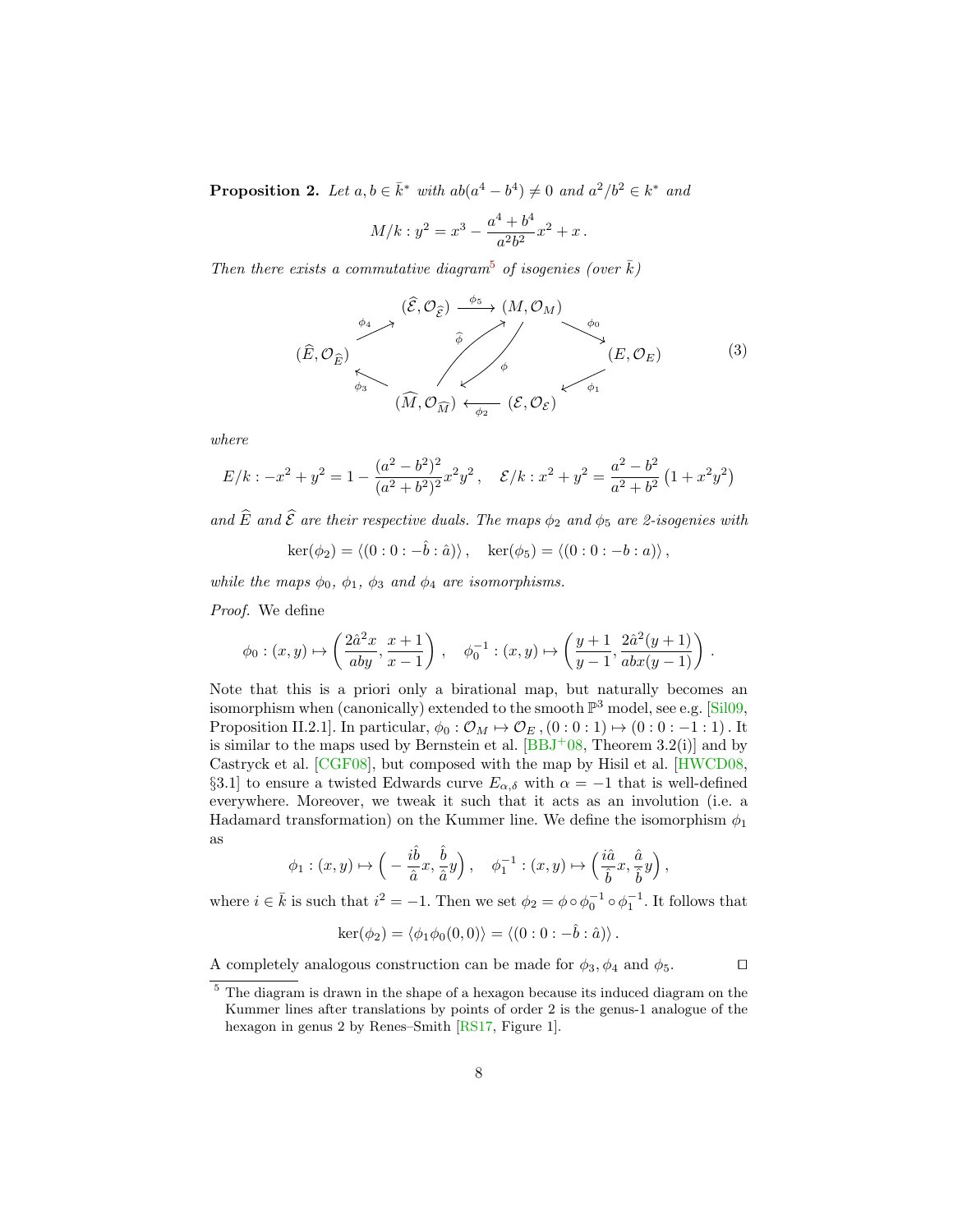<span id="page-8-3"></span>Remark 3. Note that one can argue that the above construction can be done for any sequence of isomorphisms starting at  $M$ . Indeed this is the case, but the above choice is a natural one and gives rise to nice arithmetic on the Kummer lines. Moreover, it is a choice that allows to explain the connection between Montgomery curves and the genus-1 Kummer lines arising from theta functions (i.e. [\[GL09,](#page-16-3) §6.2] and [\[KS17b,](#page-16-4) §2.4]).

The maps behave very nicely on the Kummer lines.

Corollary 4. There is an induced commutative diagram of Kummer lines

<span id="page-8-2"></span>

such that

$$
\begin{aligned}\n\bar{\phi}_0 : (X : Z) &\mapsto (X + Z : X - Z) \,, \\
\bar{\phi}_1 : (X : Z) &\mapsto (\hat{b}X : \hat{a}Z) \,, \\
\bar{\phi}_2 : (X : Z) &\mapsto (\hat{b}^2 X^2 - \hat{a}^2 Z^2 : \hat{a}^2 X^2 - \hat{b}^2 Z^2) \,,\n\end{aligned}
$$

while  $\phi_3 = \phi_0$  and  $\phi_4$  resp.  $\phi_5$  are obtained from  $\phi_1$  resp.  $\phi_2$  by dualizing.

*Proof.* Apply the respective **x** and **y** projection maps to the curves in [\(3\)](#page-7-1).  $\Box$ 

This provides clear connections between the  $x$ - and  $y$ - lines of Montgomery and (twisted) Edwards curves with full rational 2-torsion. We now show that we can use these 2-torsion points to obtain simple isomorphisms to the canonical and squared Kummer lines.

#### <span id="page-8-0"></span>3.2 Actions of points of order 2

First recall from §[2](#page-2-1) that we have points of order 2

$$
T = (a^2 : 0 : b^2) \in (M, \mathcal{O}_M), \qquad \hat{T} = (\hat{a}^2 : 0 : \hat{b}^2) \in (\widehat{M}, \mathcal{O}_{\widehat{M}}),
$$
  
\n
$$
\Omega_1 = (\hat{a}^2 : \hat{b}^2 : 0 : 0) \in (E, \mathcal{O}_E), \qquad \widehat{\Omega}_1 = (a^2 : b^2 : 0 : 0) \in (\widehat{E}, \mathcal{O}_{\widehat{E}}),
$$
  
\n
$$
\Theta_1 = (\hat{a} : \hat{b} : 0 : 0) \in (\mathcal{E}, \mathcal{O}_{\mathcal{E}}), \qquad \widehat{\Theta}_1 = (a : b : 0 : 0) \in (\widehat{\mathcal{E}}, \mathcal{O}_{\widehat{\mathcal{E}}}).
$$

One can check that these are all respective images of one another under the  $\phi_i$ . They correspond to translations<sup>[6](#page-8-1)</sup>  $\tau$  by the respective points which commute

<span id="page-8-1"></span> $6$  Translations are morphisms  $[Si109,$  Theorem 3.6 and are therefore isogenies if and only if they send the base point of the domain curve to the base point of the codomain curve. For example,  $\tau_T : (M, \mathcal{O}_M) \to (M, T)$  is an isogeny. As such, it is a group homomorphism.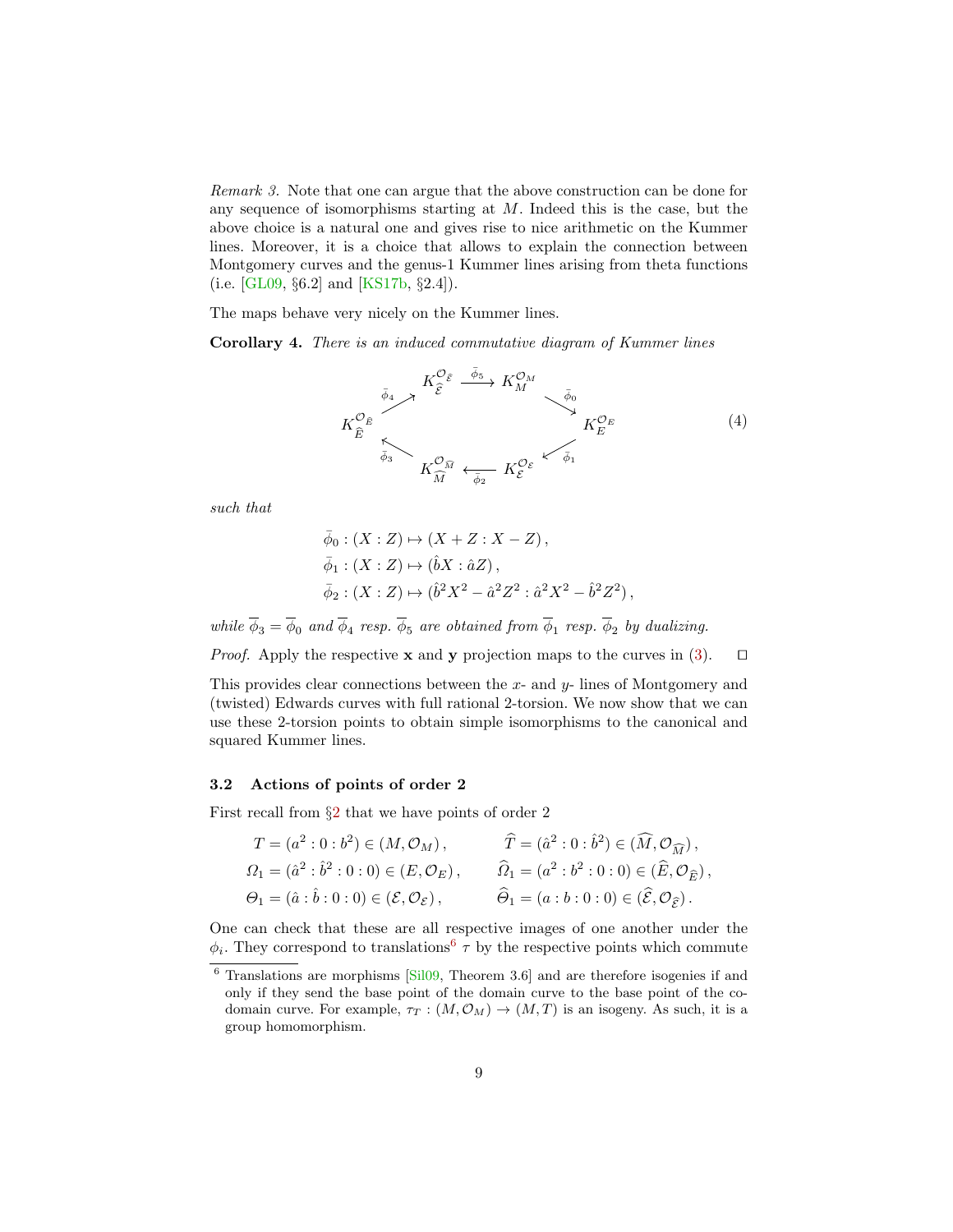with the projection maps to  $\mathbb{P}^1$ . As a result, we obtain induced involutions  $\bar{\tau}$  on the Kummer lines. More concretely, we can show that

$$
\overline{\tau}_T : (X : Z) \mapsto (a^2 X - b^2 Z : b^2 X - a^2 Z), \quad \overline{\tau}_{\widehat{\Omega}_1} : (X : Z) \mapsto (a^2 Z : b^2 X), \n\overline{\tau}_{\widehat{T}} : (X : Z) \mapsto (\widehat{a}^2 X - \widehat{b}^2 Z : \widehat{b}^2 X - \widehat{a}^2 Z), \quad \overline{\tau}_{\Theta_1} : (X : Z) \mapsto (Z : X), \n\overline{\tau}_{\Omega_1} : (X : Z) \mapsto (\widehat{a}^2 Z : \widehat{b}^2 X), \qquad \overline{\tau}_{\widehat{\Theta}_1} : (X : Z) \mapsto (Z : X).
$$

Note that we could apply the maps  $\tau$  to the diagram [\(3\)](#page-7-1), but that requires keeping track of multiple coordinates and is somewhat tedious. Instead, for simplicity, we will focus on the Kummer lines. Applying the maps  $\bar{\tau}$  to [\(4\)](#page-8-2), we obtain the following result.

<span id="page-9-0"></span>**Theorem 5.** The diagram<sup>[7](#page-9-1)</sup>



is commutative, where

$$
\overline{\psi}_0 : (X : Z) \mapsto (X + Z : X - Z), \qquad \overline{\psi}_3 : (X : Z) \mapsto (X + Z : X - Z),
$$
  
\n
$$
\overline{\psi}_1 : (X : Z) \mapsto (\hat{b}X : \hat{a}Z), \qquad \overline{\psi}_4 : (X : Z) \mapsto (bX : aZ),
$$
  
\n
$$
\overline{\psi}_2 : (X : Z) \mapsto (X^2 : Z^2), \qquad \overline{\psi}_5 : (X : Z) \mapsto (X^2 : Z^2),
$$

and every  $\leftrightarrow$  is an isomorphism.

Proof. This is the diagram from [\(3\)](#page-7-1) translated by corresponding points of order 2 through the different  $\tau$ , projected to their respective Kummer lines. We construct

$$
\overline{\psi}_0 = \overline{\tau}_{\varOmega_1} \circ \overline{\phi}_0 \circ \overline{\tau}_T
$$

and proceed similarly for the other  $\overline{\psi}_i$ . . The contract of the contract of the contract of the contract of the contract of the contract of the contract of the contract of the contract of the contract of the contract of the contract of the contract of the contract

Recall that (the duals of)  $K_M^{\mathcal{O}_M}$ ,  $K_E^{\mathcal{O}_E}$  resp.  $K_{\mathcal{E}}^{\mathcal{O}_{\mathcal{E}}}$  are the Kummer lines of (the duals of) a Montgomery, twisted Edwards resp. Edwards curve. Hence it remains

<span id="page-9-1"></span><sup>7</sup> This is no longer a hexagon due to the authors' inability to draw it in a readable way.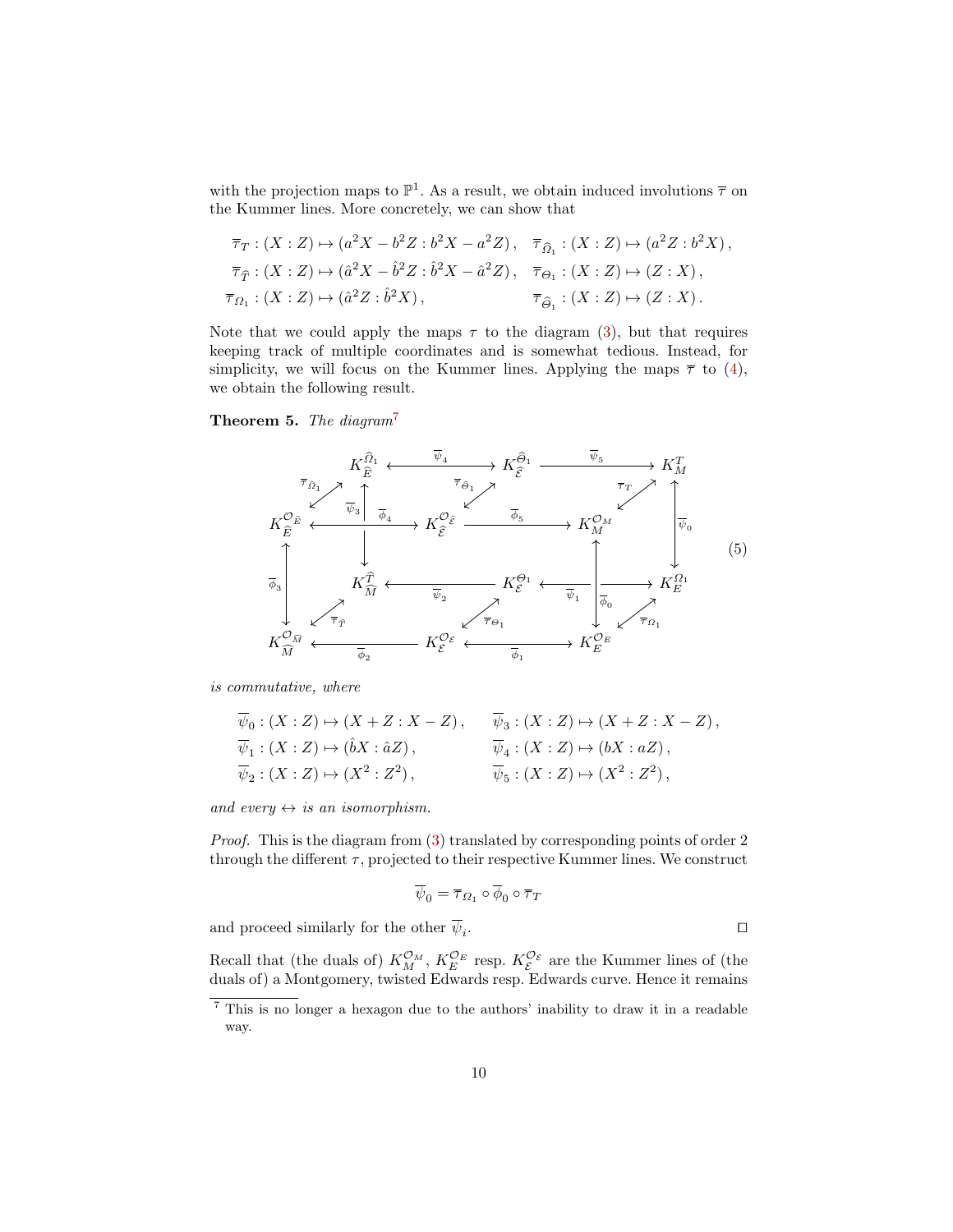<span id="page-10-2"></span>to identify  $K_M^T$ ,  $K_E^{\Omega_1}$  and  $K_{\mathcal{E}}^{\Theta_1}$  (and their duals). Since they are all simply  $\mathbb{P}^1$  as an algebraic variety, we analyze their (pseudo-)addition formulae.

First note that Proposition [1](#page-6-0) tells us that moving through the sequence  $\phi_0, \ldots, \phi_5$  corresponds to the [2] map (starting at any of the  $\phi_i$ ). Since the  $\overline{\tau}$  are isomorphisms, the same is true for  $\psi_0, \ldots, \psi_5$ . In other words, for example

$$
[2] = \overline{\psi}_5 \circ \cdots \circ \overline{\psi}_0 \text{ on } K_M^T,
$$
  

$$
[2] = \overline{\psi}_4 \circ \cdots \circ \overline{\psi}_0 \circ \overline{\psi}_5 \text{ on } K_{\widehat{\mathcal{E}}}^{\widehat{\Theta}_1}.
$$

Comparing these with the algorithm from Gaudry–Lubicz [\[GL09,](#page-16-3) §6.2] (and the formulas also appear in [\[BL\]](#page-15-7)) reveals that these are the doubling formulae for the squared and canonical Kummer lines. One readily<sup>[8](#page-10-1)</sup> verifies that the same is true for the differential addition formulae. The third Kummer line  $K_E^{\Omega_1}$  has not appeared to our knowledge, and has similar arithmetic to the squared Kummer line. We refer to it as the intermediate Kummer, c.f. [\[RS17,](#page-17-0) §4.3]. Interestingly, it appears as the y-line of a twisted Edwards curve where the coefficient of  $x^2$  is  $-1$ , in which case the optimal formulas by Hisil et al. [\[HWCD08\]](#page-16-2) are available. For completeness, we summarize the associated curve constants for the instances provided by Karati and Sarkar in Table [1,](#page-10-0) connecting the squared Kummer line to the Kummer lines of Montgomery and twisted Edwards models via isomorphisms (as opposed to birational maps or isogenies).

<span id="page-10-0"></span>**Table 1.** Kummer lines over a finite field  $\mathbb{F}_q$  and their associated (i) squared Kummer  $(a^2 : b^2)$  (ii) Montgomery A (iii) twisted Edwards  $\delta$  and (iv) Edwards  $c^2$  constants.

| $q \qquad \vert \quad (a^2 : b^2)$ | (A:1)                                             | $(\delta:1)$                  | $(c^2:1)$ |
|------------------------------------|---------------------------------------------------|-------------------------------|-----------|
|                                    | $2^{251} - 9$ (81 : 20) (-6961 : 1620)            | $(-3721:10201)$               | (61:101)  |
|                                    | $2^{251} - 9$ (186 : 175) (-65221 : 130200)       | $(-121:130221)$               | (11:361)  |
|                                    | $2^{255} - 19$ (82 : 77) (-12653 : 6314)          | $(-25:25281)$ $(5:159)$       |           |
|                                    | $2^{266} - 3 \mid (260:139) \quad (-86921:36140)$ | $(-14641:159201)$ $(121:399)$ |           |

Remark 6. We reiterate that only the intermediate Kummer line is new, while all the others have already appeared in the literature and are well-known. However, there had been little work in providing explicit maps between them, and this is exactly what we provide.

<span id="page-10-1"></span><sup>&</sup>lt;sup>8</sup> This can be done by using the known addition formulae on the elliptic curves whose identities are at infinity, and composing with the translation and projection maps. This is somewhat tedious, but is relatively straightforward by using a computer algebra package [\[BCP97,](#page-15-10) [The18\]](#page-17-3).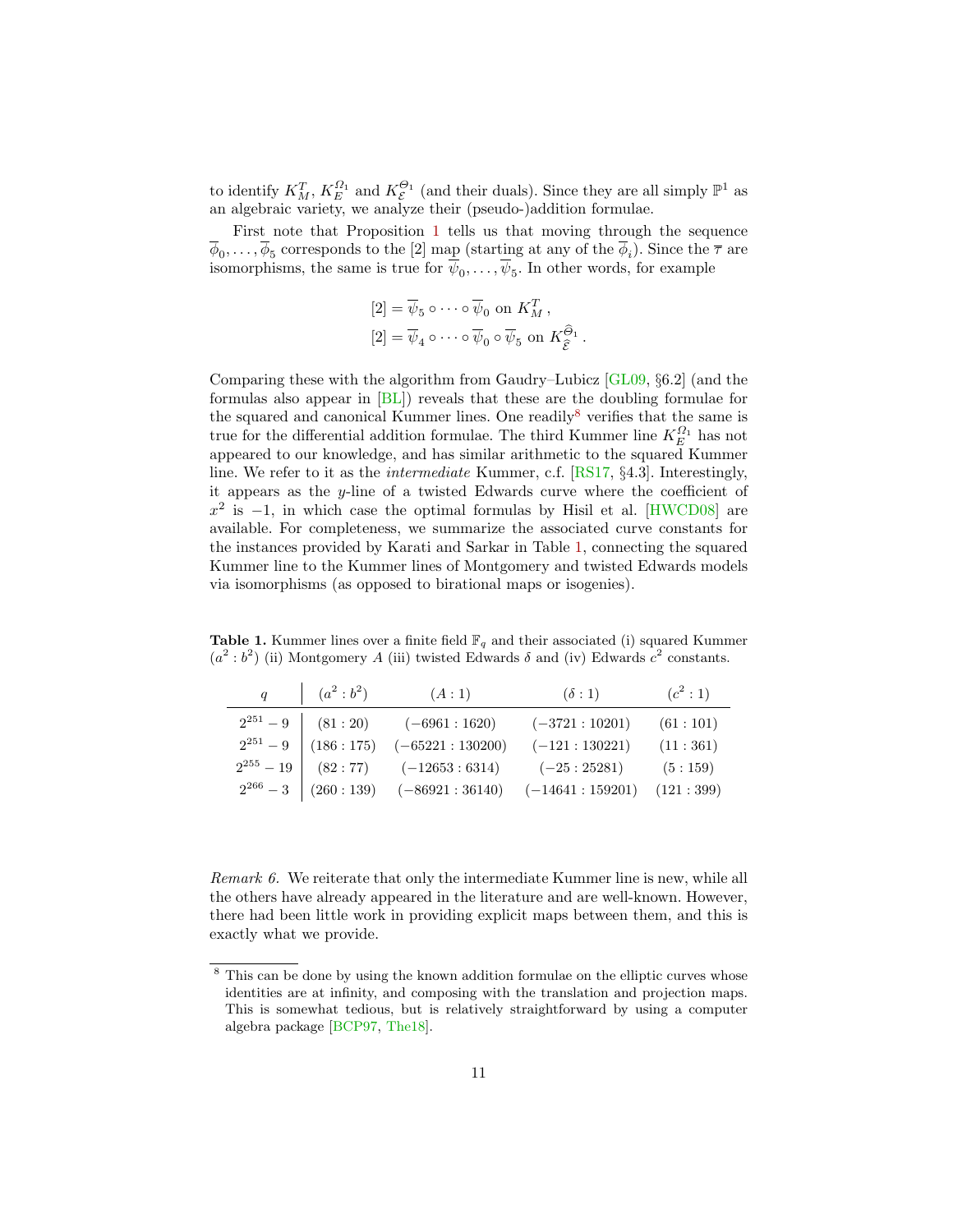#### <span id="page-11-2"></span>3.3 Hybrid Kummer lines

Since the arithmetic on these Kummer lines is generally well-studied, the (cryptographic) value of this study does not come from improved operation counts. Beside its theoretical contribution, we ease the problem of selecting which curves to use for best performance (e.g. for standardization). That is, the simplicity of the isomorphisms gives quasi-cost-free transformations that allow interchangeable usage of any of the models. This is similar to the usage of a birational map to move between the Montgomery and twisted Edwards model, but we extend it with the squared Kummer line. We summarize this in Figure [1.](#page-11-0) In particular, Karati and Sarkar [\[KS17b\]](#page-16-4) show the benefits of the squared Kummer line on platforms where SIMD instructions are available.



<span id="page-11-0"></span>**Fig. 1.** The squared Kummer line, the x-line of a Montgomery curve and the  $y$ -line of a twisted Edwards curve E, connected by involutions.

Remark 7. Recall that all the above works under the assumption of having full rational 2-torsion. Although Montgomery and (twisted) Edwards curves always have a group order divisible by 4, it does not necessarily mean that they have full 2-torsion (i.e. they could have a point of order 4). Note that standardized curves such as Curve25519 and Curve448 do not have full 2-torsion, so this theory does not directly apply.

Moreover, results from the well-studied Montgomery model immediately carry over to the squared Kummer line. For example, we can straightforwardly fit a (squared) Kummer line into the qDSA signature scheme. For signature verification, given  $\mathbf{x}(P), \mathbf{x}(Q), \mathbf{x}(R) \in K_M^T$  we must be able to check whether  $\mathbf{x}(R) = \mathbf{x}(P \pm Q)$ . Although this can certainly be directly defined on  $K_M^T$ , we note that it is equivalent to checking whether

$$
\overline{\tau}_T(\mathbf{x}(R)) = \overline{\tau}_T(\mathbf{x}(P \pm Q)).
$$

This is simply the function Check( $\overline{\tau}_T(\mathbf{x}(P)), \overline{\tau}_T(\mathbf{x}(Q)), \overline{\tau}_T(\mathbf{x}(R)))$ , where Check is defined in [\[RS17,](#page-17-0) Algorithm 2].

To demonstrate feasibility of this approach, we extend<sup>[9](#page-11-1)</sup> the publicly available Curve25519-based instantiation of qDSA from Renes–Smith [\[RS17\]](#page-17-0) on the ARM Cortex M0 architecture. For this purpose we choose a squared Kummer line over  $\mathbb{F}_{2^{255}-19}$ , allowing field arithmetic to remain essentially unchanged.

<span id="page-11-1"></span><sup>&</sup>lt;sup>9</sup> All code is available in the public domain at  $http://www.cs.ru.nl/~jrenes/.$  $http://www.cs.ru.nl/~jrenes/.$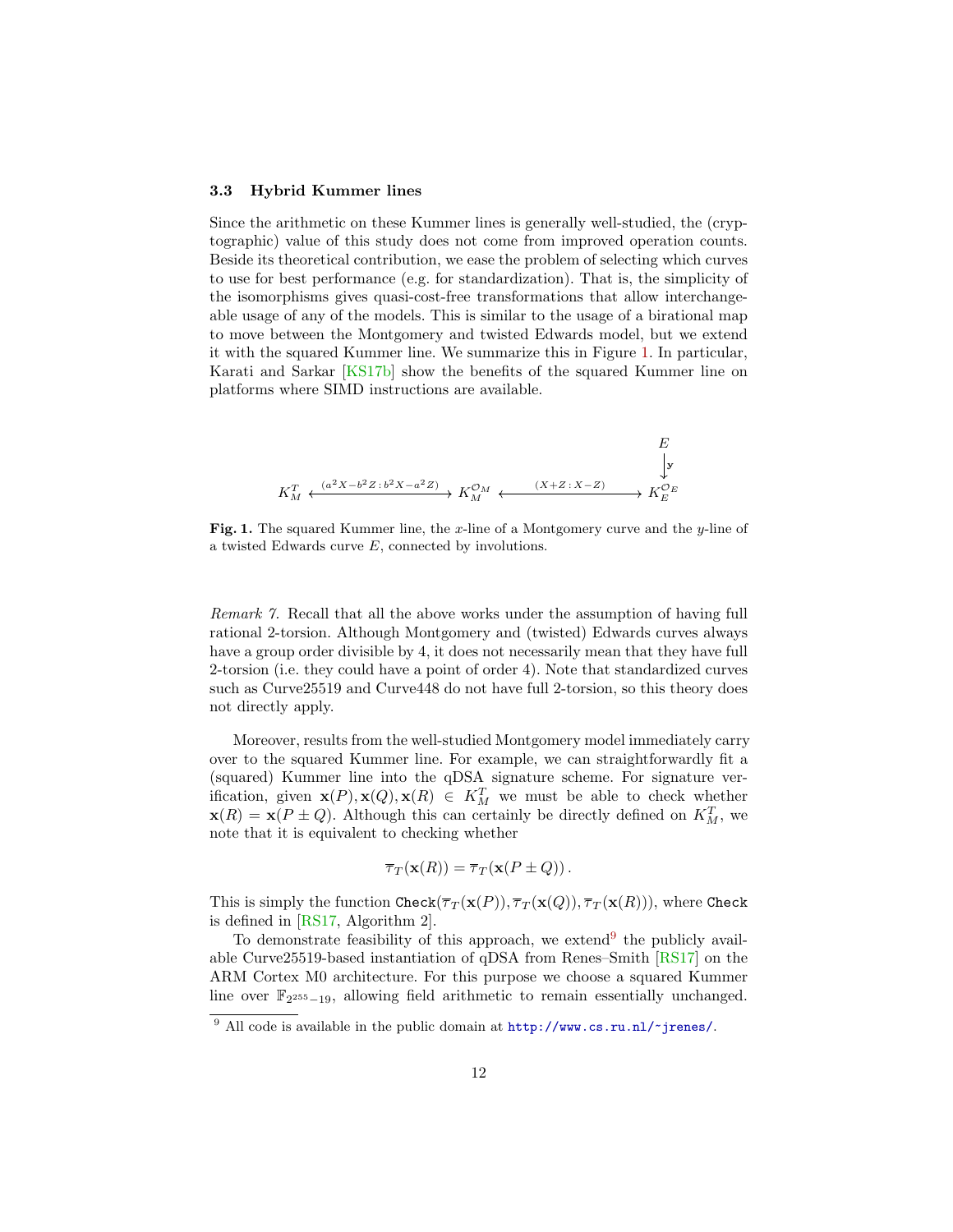<span id="page-12-2"></span>A notable exception to this is an efficient assembly implementation of 16  $\times$ 256-bit field multiplication, which is used for the multiplications by the line constants. This replaces the highly optimized multiplication by 121666 from Düll et al. [\[DHH](#page-15-11)<sup>+</sup>15]. We select  $(a^2, b^2) = (159, 5)$ , so that the squared Kummer line  $\mathcal{K}_{M}^{T}$  corresponds to the  $dual^{10}$  $dual^{10}$  $dual^{10}$  of KL25519(82,77) presented and implemented by Karati–Sarkar [\[KS17b\]](#page-16-4). This implies the Montgomery constant of  $K_M^{\mathcal{O}_M}$  to be  $(A + 2: 4) = (-5929: 795)$ .

Remark 8. The implementations that we present are constant-time, and all standard countermeasures (e.g. projective blinding, scalar blinding [\[Cor99,](#page-15-12) §5]) against more advanced side-channel and fault attacks can be applied if required. In particular, as mentioned by the authors, the recent fault attack by Takahashi, Tibouchi and Abe [\[TTA18\]](#page-17-4) can (cheaply) be thwarted by requiring nonces to be multiples of the cofactor (i.e. by "clamping"). However, such countermeasures are only necessary when an implementation is used in a context where fault attacks are considered part of the attacker model. We emphasize that our implementation is intended as a reference and not for production use.

## <span id="page-12-0"></span>4 Isomorphism classes over finite fields

For cryptographic purposes, we are mostly concerned with the case that  $k = \mathbb{F}_q$ , for some prime (power) q. As using extension fields is generally expensive, we would like to set things up such that all computation is performed in  $\mathbb{F}_q$ . Whether or not we can do this in a way such that constants remain small, depends on the number of Kummer lines that exist. Following earlier studies on the number of isomorphism classes for certain curve models  $[BBJ<sup>+</sup>08, FS10, FMW12]$  $[BBJ<sup>+</sup>08, FS10, FMW12]$  $[BBJ<sup>+</sup>08, FS10, FMW12]$  $[BBJ<sup>+</sup>08, FS10, FMW12]$  $[BBJ<sup>+</sup>08, FS10, FMW12]$ , we provide counts for the canonical, squared and intermediate Kummer lines.

## 4.1 Identifying Kummer lines

For this purpose it is interesting to ask when two Kummer lines should be considered to be the same. Given two Kummer lines  $K_1 = E_1/\{\pm 1\}$  and  $K_2 =$  $E_2/\{\pm 1\}$  of elliptic curves  $E_1, E_2$  defined over  $\mathbb{F}_q$ , it could be natural to identify  $K_1$  with  $K_2$  whenever  $E_1$  is  $\mathbb{F}_q$ -isomorphic to  $E_2$ . However, as noted in §[2,](#page-2-1) the arithmetic on the  $\mathbb{F}_q$ -rational points of the Kummer lines will be identical whenever  $E_1$  is  $\mathbb{F}_{q^2}$ -isomorphic to  $E_2$  (i.e.  $E_2$  is the quadratic twist of  $E_1$ ). Since the curves are defined over  $\mathbb{F}_q$ , this will happen if and only if  $j(E_1) = j(E_2)$ . As such, we equate the number of Kummer lines with the number of elliptic curves defined over  $\mathbb{F}_q$  up to  $\overline{\mathbb{F}}_q$ -isomorphism.

Recall that we parametrize Kummer lines by  $a, b \in \bar{\mathbb{F}}_q$  such that  $ab(a^4-b^4) \neq$ 0 and  $a^2/b^2 \in \mathbb{F}_q$ . Since  $b \neq 0$ , a Kummer line is defined by the fraction  $a/b$ or, equivalently, by the point  $(a : b) \in \mathbb{P}^1$ . Again, since  $b \neq 0$  we can therefore

<span id="page-12-1"></span><sup>&</sup>lt;sup>10</sup> The constants  $(a^2, b^2) = (88, 77)$  lead to  $(A + 2 : 4) = (-25 : 25256)$  which has slightly larger constants on  $K_M^{\mathcal{O}_M}$  than its dual. However, results should be very similar.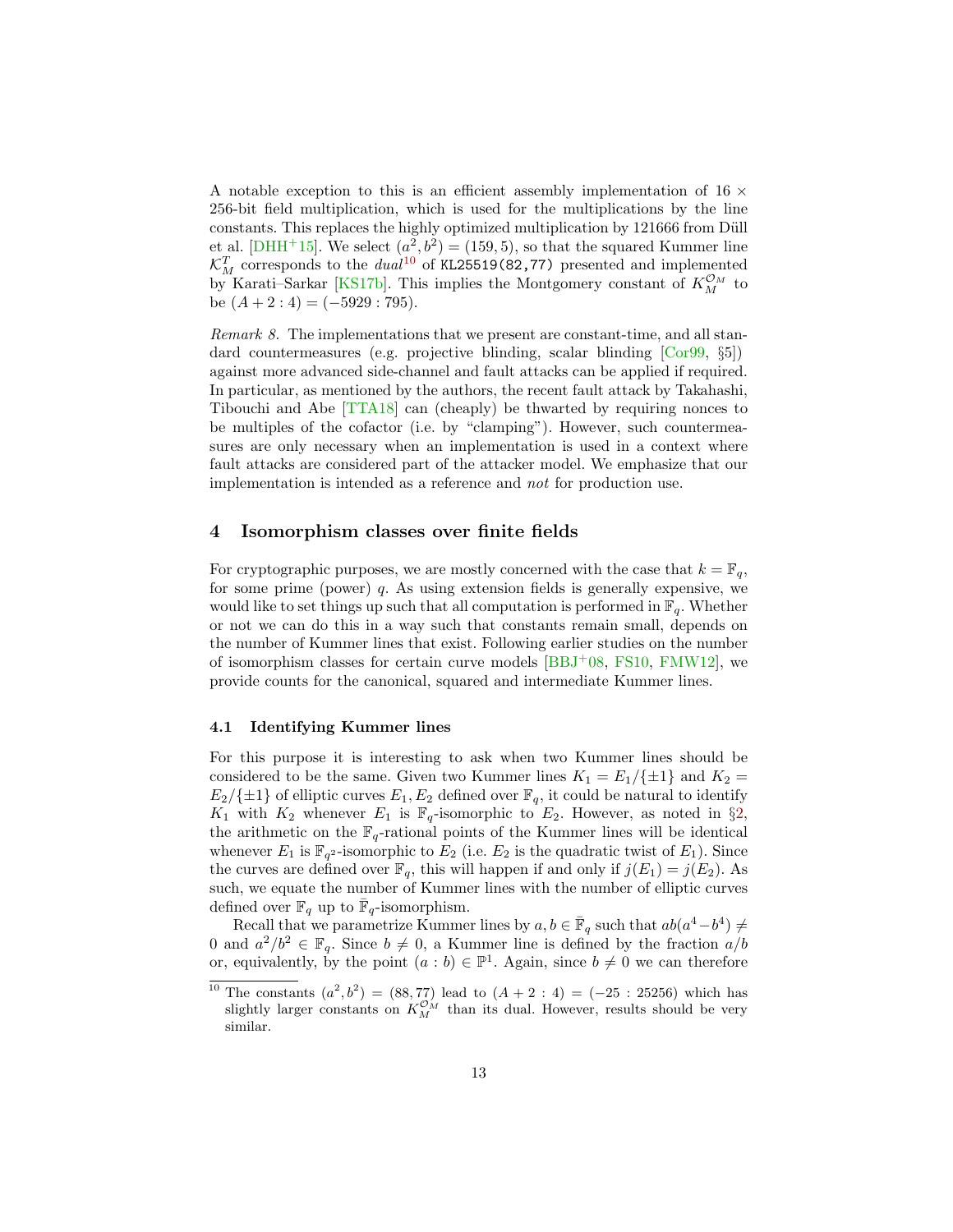<span id="page-13-0"></span>simply assume  $b = 1$ . As such, we can consider  $a \in \overline{\mathbb{F}}_q$  such that  $a^2 \in \mathbb{F}_q$  and  $a^5 - a \neq 0.$ 

### 4.2 Canonical Kummer lines

We begin by considering the canonical Kummer line from Gaudry and Lubicz  $[GL09]$  defined by some a as above. Recall that it corresponds to the y-line of the curve

$$
\widehat{\mathcal{E}}/\mathbb{F}_q : x^2 + y^2 = \frac{1}{a^2} (1 + x^2 y^2) .
$$

with identity  $\widehat{\Omega}_1 = (a : 1 : 0 : 0)$ , whose image in  $\mathbb{P}^1$  is  $(a : 1)$ . Therefore, we certainly require that  $a \in \mathbb{F}_q$ . It is easily seen that  $\hat{a}^2, \hat{b}^2 \in \mathbb{F}_q$  and that this is enough to perform all arithmetic with  $\mathbb{F}_q$  operations.

Now note that  $(\widehat{\mathcal{E}}, \widehat{\Omega}_1)$  is  $\mathbb{F}_q$ -isomorphic to  $(\widehat{\mathcal{E}}, \mathcal{O}_{\widehat{\mathcal{E}}})$  via  $\tau_{\widehat{\Omega}_1}$ , which is an Edwards curve if and only if  $a \in \mathbb{F}_q$  and  $1/a^5 \neq 1/a$ . The first is true by assumption, while the latter follows from  $a^5 \neq a$ . Therefore we simply count the number of Edwards curves defined over  $\mathbb{F}_q$  up to  $\bar{\mathbb{F}}_q$ -isomorphism. A result by Farashahi and Shparlinski [\[FS10,](#page-16-13) Theorem 5] shows that there are exactly

$$
\begin{cases}\n\left\lfloor \frac{q+23}{24} \right\rfloor & \text{if } q \equiv 1,9,13,17 \pmod{24}, \\
\left\lfloor \frac{q-5}{24} \right\rfloor & \text{if } q \equiv 5 \pmod{24}, \\
\left\lfloor \frac{q+1}{8} \right\rfloor & \text{if } q \equiv 3 \pmod{4}.\n\end{cases}
$$

Thus, in general there will be no problem to find Kummer lines with the desired security properties. However, it may not be easy to find them such that its constants are small. For that reason, we look towards the squared and intermediate Kummer lines.

#### 4.3 Squared and intermediate Kummer lines

If we use canonical Kummer lines, we restrict ourselves to  $a \in \mathbb{F}_q$  for all of the arithmetic to be in  $\mathbb{F}_q$ . This (seemingly) limits the number of Kummer lines that we can use. This is no longer the case on squared and intermediate Kummer lines; it suffices to only have  $a^2 \in \mathbb{F}_q$ . Note that this implies that  $a \in \mathbb{F}_{q^2}$ .

Since the j-invariants of M, E and  $\mathcal E$  and their duals are all equal, we can count the number of curves up to isomorphism of the form

$$
\widehat{\mathcal{E}} : x^2 + y^2 = \frac{1}{a^2} \left( 1 + x^2 y^2 \right)
$$

such that  $a^5 \neq a$  (but note that  $\hat{\mathcal{E}}$  is not necessarily an Edwards curve over  $\mathbb{F}_q$ ). There are exactly  $q - 3$  such curves, so it remains to determine how many are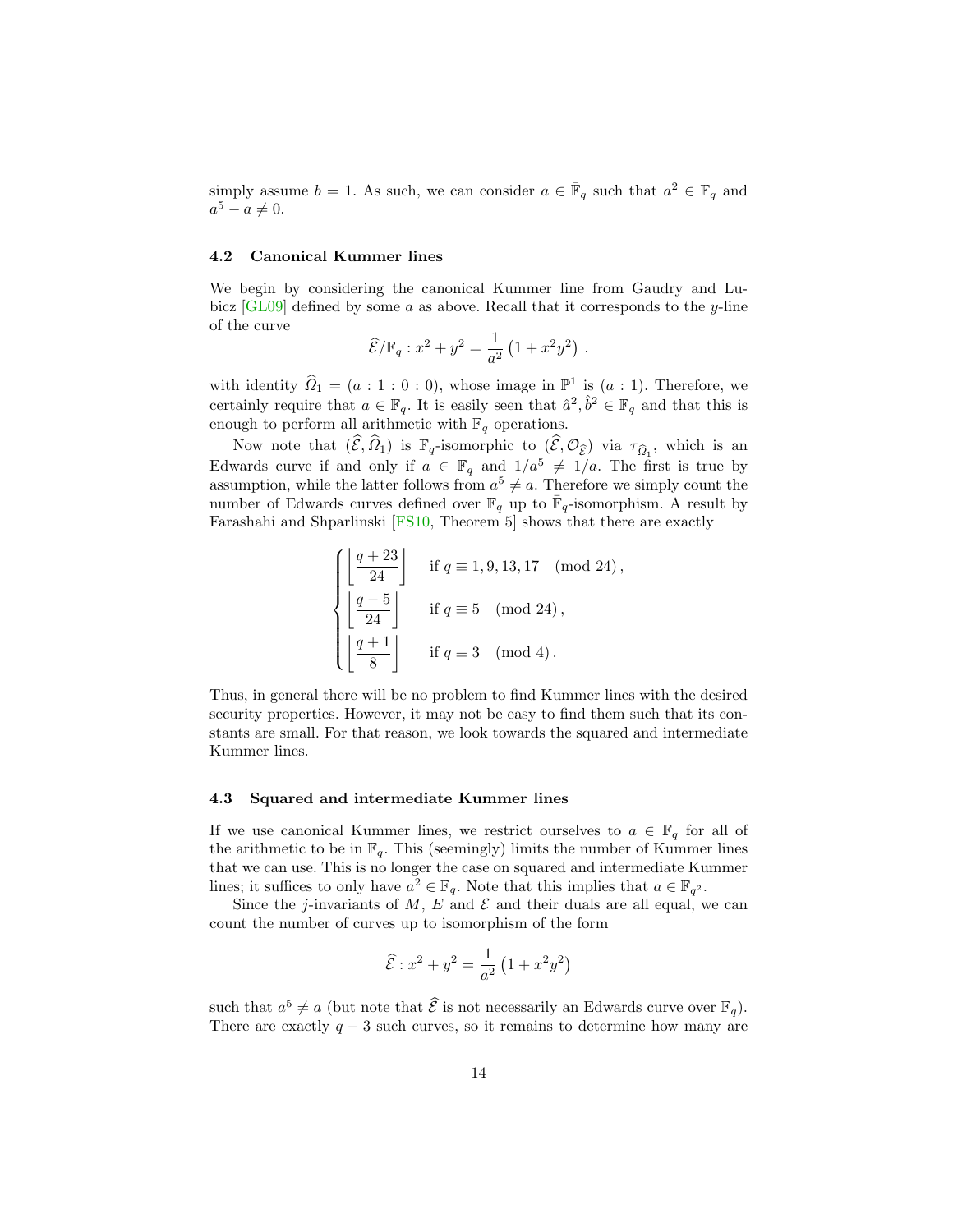<span id="page-14-2"></span>in the same  $\overline{\mathbb{F}}_q$ -isomorphism class. This question has already been considered by Edwards [\[Edw07,](#page-16-10) Proposition 6.1], whose statement implies that two Edwards curves determined by  $a^2, \overline{a}^2 \in \mathbb{F}_q$  have the same *j*-invariant whenever  $\overline{a}^2$  is one of the following:

<span id="page-14-1"></span>
$$
\pm a^2, \pm \frac{1}{a^2}, \pm \left(\frac{a-1}{a+1}\right)^2, \pm \left(\frac{a+1}{a-1}\right)^2, \pm \left(\frac{a-i}{a+i}\right)^2, \pm \left(\frac{a+i}{a-i}\right)^2. \tag{6}
$$

If  $q \equiv 1 \pmod{4}$ , then  $i^q = i$  and a straightforward computation show that

$$
\pm \left(\frac{a-1}{a+1}\right)^2, \pm \left(\frac{a+1}{a-1}\right)^2, \pm \left(\frac{a-i}{a+i}\right)^2, \pm \left(\frac{a+i}{a-i}\right)^2 \in \mathbb{F}_q \iff a \in \mathbb{F}_q.
$$

If  $q \equiv 3 \pmod{4}$ , then  $i^q = -i$  and a similar computation shows that

$$
\pm \left(\frac{a-1}{a+1}\right)^2, \pm \left(\frac{a+1}{a-1}\right)^2 \in \mathbb{F}_q \iff a \in \mathbb{F}_q,
$$
  

$$
\pm \left(\frac{a-i}{a+i}\right)^2, \pm \left(\frac{a+i}{a-i}\right)^2 \in \mathbb{F}_q \iff i \cdot a \in \mathbb{F}_q.
$$

Given that either  $a \in \mathbb{F}_q$  or  $i \cdot a \in \mathbb{F}_q$ , while half the elements of  $\mathbb{F}_q$  are squares, we closely approximate<sup>[11](#page-14-0)</sup> that the number of isomorphism classes is

$$
\approx \begin{cases} \left\lfloor \left( \frac{1}{4} + \frac{1}{12} \right) \frac{q}{2} \right\rfloor = \left\lfloor \frac{q}{6} \right\rfloor & \text{if } q \equiv 1 \pmod{4}, \\ \left\lfloor \left( \frac{1}{8} + \frac{1}{8} \right) \frac{q}{2} \right\rfloor = \left\lfloor \frac{q}{8} \right\rfloor & \text{if } q \equiv 3 \pmod{4}. \end{cases}
$$

A more careful analysis c.f. [\[FS10\]](#page-16-13) could be done, but such a close estimate suffices for our purposes. Interestingly, for  $q \equiv 3 \pmod{4}$  the number of canonical and squared Kummer lines is about the same. Thus although  $a^2 \in \mathbb{F}_q$  is a weaker restriction than  $a \in \mathbb{F}_q$ , it does not actually lead to more Kummer lines (up to isomorphism). This is explained by the fact that  $-1$  is a non-square since  $q \equiv 3 \pmod{4}$ , hence exactly one of  $a^2$  or  $-a^2$  must be a square in  $\mathbb{F}_q$ , while their corresponding Edwards curves are isomorphic. For  $q \equiv 1 \pmod{4}$  there is a clear difference in the number of Kummer lines, so in that case there is a significant advantage in finding small parameters for a squared or intermediate Kummer line over a canonical Kummer line.

Acknowledgements. We thank the anonymous reviewers of Asiacrypt 2018 for their valuable comments.

<span id="page-14-0"></span><sup>&</sup>lt;sup>11</sup> This statement is exact up to the observation that some of the elements in  $(6)$  can be the same, which happens only exceptionally.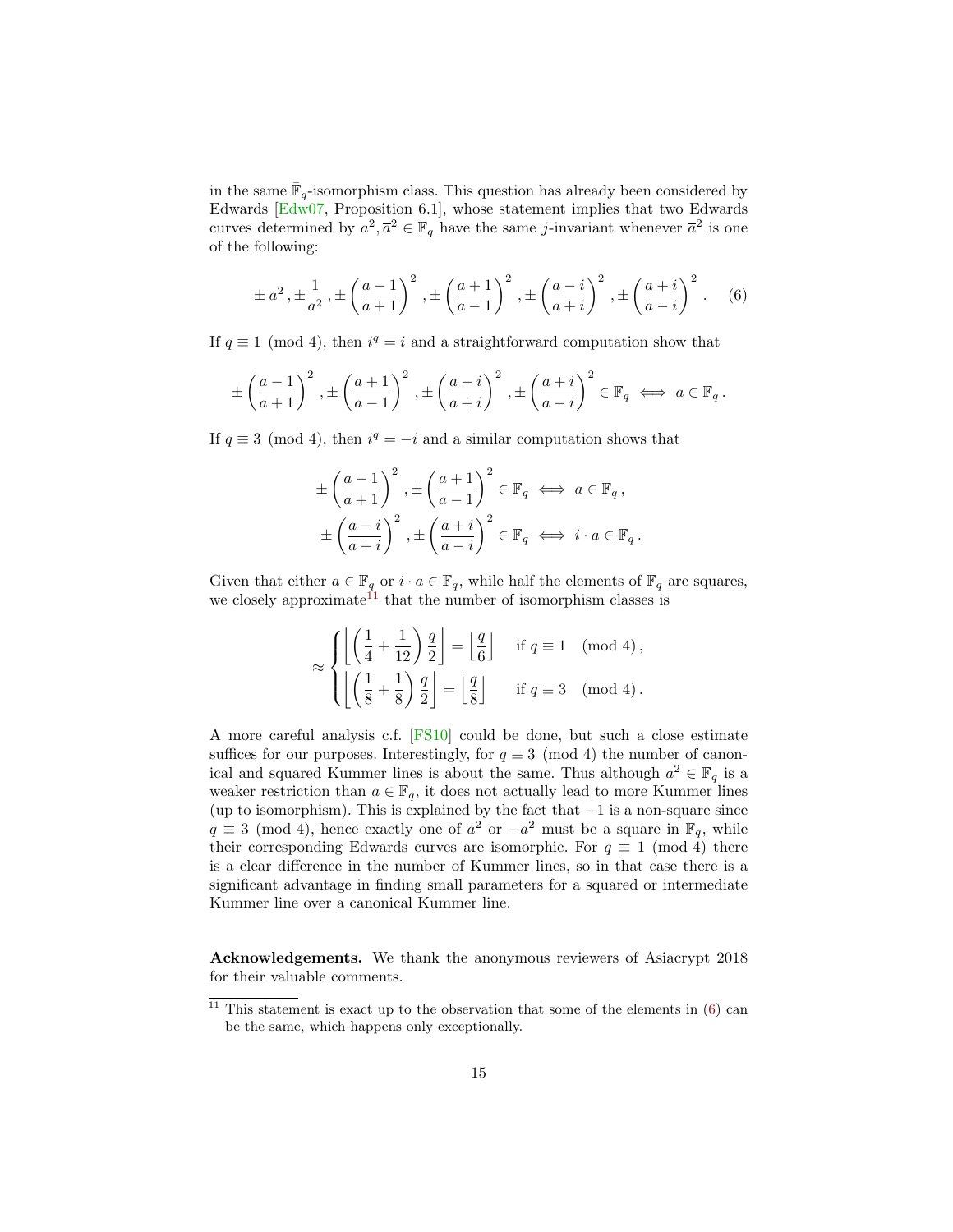## References

- <span id="page-15-2"></span>[BBJ<sup>+</sup>08] D. J. Bernstein, P. Birkner, M. Joye, T. Lange, and C. Peters. Twisted Edwards Curves. In S. Vaudenay, editor, Progress in Cryptology - AFRICACRYPT 2008, First International Conference on Cryptology in Africa, Casablanca, Morocco, June 11-14, 2008. Proceedings, volume 5023 of Lecture Notes in Computer Science, pages 389–405. Springer, 2008. [2,](#page-1-0) [4,](#page-3-1) [8,](#page-7-2) [13](#page-12-2)
- <span id="page-15-10"></span>[BCP97] Wieb Bosma, John Cannon, and Catherine Playoust. The Magma algebra system. I. The user language. J. Symbolic Comput., 24(3-4):235–265, 1997. Computational algebra and number theory (London, 1993). [11](#page-10-2)
- <span id="page-15-6"></span>[Ber06a] D. J. Bernstein. Elliptic vs. Hyperelliptic, part I. Talk at ECC (slides at <http://cr.yp.to/talks/2006.09.20/slides.pdf>), September 2006. [2](#page-1-0)
- <span id="page-15-1"></span>[Ber06b] Daniel J. Bernstein. Curve25519: New Diffie-Hellman Speed Records. In Public Key Cryptography - PKC 2006, 9th International Conference on Theory and Practice of Public-Key Cryptography, New York, NY, USA, April 24-26, 2006, Proceedings, pages 207–228, 2006. [2,](#page-1-0) [3,](#page-2-2) [6](#page-5-1)
- <span id="page-15-7"></span>[BL] Daniel J. Bernstein and Tanja Lange. Explicit-Formulas Database. <http://hyperelliptic.org/EFD/g1p/auto-edwards-yzsquared.html> (accessed 2018-05-08). [2,](#page-1-0) [6,](#page-5-1) [11](#page-10-2)
- <span id="page-15-9"></span>[BL07] Daniel J. Bernstein and Tanja Lange. Faster Addition and Doubling on Elliptic Curves. In Advances in Cryptology - ASIACRYPT 2007, 13th International Conference on the Theory and Application of Cryptology and Information Security, Kuching, Malaysia, December 2-6, 2007, Proceedings, pages 29–50, 2007. [5](#page-4-1)
- <span id="page-15-5"></span>[CC86] David V. Chudnovsky and Gregory V. Chudnovsky. Sequences of numbers generated by addition in formal groups and new primality and factorization tests. Advances in Applied Mathematics, 7(4):385–434, 1986. [2](#page-1-0)
- <span id="page-15-4"></span>[CGF08] W. Castryck, S. Galbraith, and R. R. Farashahi. Efficient arithmetic on elliptic curves using a mixed Edwards-Montgomery representation. Cryptology ePrint Archive, Report 2008/218, 2008. [http://eprint.](http://eprint.iacr.org/2008/218) [iacr.org/2008/218](http://eprint.iacr.org/2008/218). [2,](#page-1-0) [6,](#page-5-1) [8](#page-7-2)
- <span id="page-15-8"></span>[Cho15] Tung Chou. Sandy2x. Message on the Curves mailing list at [https://](https://moderncrypto.org/mail-archive/curves/2015/000637.html) [moderncrypto.org/mail-archive/curves/2015/000637.html](https://moderncrypto.org/mail-archive/curves/2015/000637.html), September 2015. [3](#page-2-2)
- <span id="page-15-3"></span>[CL15] Craig Costello and Patrick Longa. FourQ: Four-Dimensional Decompositions on a Q-curve over the Mersenne Prime. In Advances in Cryptology - ASIACRYPT 2015 - 21st International Conference on the Theory and Application of Cryptology and Information Security, Auckland, New Zealand, November 29 - December 3, 2015, Proceedings, Part I, pages 214–235, 2015. [2](#page-1-0)
- <span id="page-15-12"></span>[Cor99] J.S. Coron. Resistance Against Differential Power Analysis for Elliptic Curve Cryptosystems. In Cetin K. Koç and C. Paar, editors, Cryptographic Hardware and Embedded Systems – CHES'99, volume 1717, pages 292–302, 1999. [13](#page-12-2)
- <span id="page-15-0"></span>[DH76] W. Diffie and M. E. Hellman. New directions in cryptography. IEEE Trans. Information Theory, 22(6):644–654, 1976. [1](#page-0-0)
- <span id="page-15-11"></span>[DHH<sup>+</sup>15] Michael Düll, Björn Haase, Gesine Hinterwälder, Michael Hutter, Christof Paar, Ana Helena Sánchez, and Peter Schwabe. High-speed Curve25519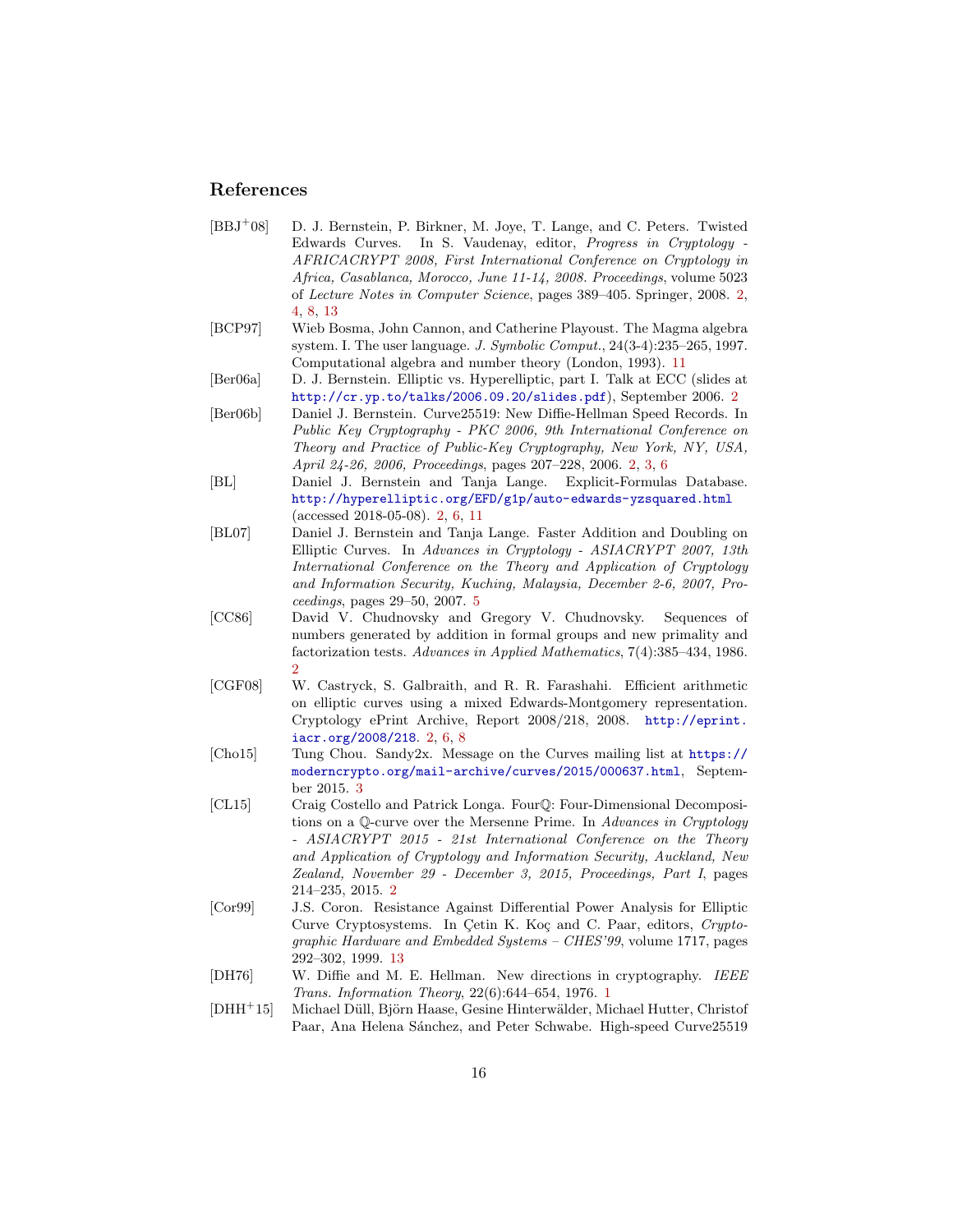on 8-bit, 16-bit and 32-bit microcontrollers. Design, Codes and Cryptog $raphy$ , 77(2), 2015. <http://cryptojedi.org/papers/#mu25519>. [13](#page-12-2)

- <span id="page-16-10"></span>[Edw07] Harold M. Edwards. A normal form for elliptic curves. In Bulletin of the American Mathematical Society, pages 393–422, 2007. [5,](#page-4-1) [15](#page-14-2)
- <span id="page-16-11"></span>[FH17] Reza Rezaeian Farashahi and Seyed Gholamhossein Hosseini. Differential Addition on Twisted Edwards Curves. In Information Security and Privacy - 22nd Australasian Conference, ACISP 2017, Auckland, New Zealand, July 3-5, 2017, Proceedings, Part II, pages 366–378, 2017. [6](#page-5-1)
- <span id="page-16-6"></span>[FL15] Armando Faz-Hernández and Julio López. Fast Implementation of Curve25519 Using AVX2. In Progress in Cryptology - LATINCRYPT 2015 - 4th International Conference on Cryptology and Information Security in Latin America, Guadalajara, Mexico, August 23-26, 2015, Proceedings, pages 329–345, 2015. [2](#page-1-0)
- <span id="page-16-14"></span>[FMW12] Reza Rezaeian Farashahi, Dustin Moody, and Hongfeng Wu. Isomorphism classes of Edwards curves over finite fields. Finite Fields and Their Applications, 18(3):597–612, 2012. [13](#page-12-2)
- <span id="page-16-13"></span>[FS10] Reza Rezaeian Farashahi and Igor E. Shparlinski. On the number of distinct elliptic curves in some families. Des. Codes Cryptography, 54(1):83–99, 2010. [13,](#page-12-2) [14,](#page-13-0) [15](#page-14-2)
- <span id="page-16-9"></span>[Gal12] Steven D. Galbraith. Mathematics of Public Key Cryptography. Cambridge University Press, 2012. [4](#page-3-1)
- <span id="page-16-12"></span>[Gau06] Pierrick Gaudry. Variants of the montgomery form based on theta functions, 2006. [http://www.fields.utoronto.ca/audio/06-07/number\\_](http://www.fields.utoronto.ca/audio/06-07/number_theory/gaudry/) [theory/gaudry/](http://www.fields.utoronto.ca/audio/06-07/number_theory/gaudry/). [6](#page-5-1)
- <span id="page-16-3"></span>[GL09] Pierrick Gaudry and David Lubicz. The arithmetic of characteristic 2 Kummer surfaces and of elliptic Kummer lines. Finite Fields and Their Applications, 15(2):246 – 260, 2009. [2,](#page-1-0) [6,](#page-5-1) [9,](#page-8-3) [11,](#page-10-2) [14](#page-13-0)
- <span id="page-16-8"></span>[His10] H. Hisil. Elliptic Curves, Group Law, and Efficient Computation. PhD thesis, Queensland University of Technology, 2010. [4](#page-3-1)
- <span id="page-16-2"></span>[HWCD08] Huseyin Hisil, Kenneth Koon-Ho Wong, Gary Carter, and Ed Dawson. Twisted Edwards curves revisited. In Josef Pieprzyk, editor, Advances in Cryptology - ASIACRYPT 2008, pages 326–343, Berlin, Heidelberg, 2008. Springer Berlin Heidelberg. [2,](#page-1-0) [8,](#page-7-2) [11](#page-10-2)
- <span id="page-16-1"></span>[Kob87] N. Koblitz. Elliptic Curve Cryptosystems. Mathematics of Computation, 48:203–209, 1987. [1](#page-0-0)
- <span id="page-16-5"></span>[KS17a] Sabyasachi Karati and Palash Sarkar. Connecting Legendre with Kummer and Edwards. Cryptology ePrint Archive, Report 2017/1205, 2017. <https://eprint.iacr.org/2017/1205>. [2,](#page-1-0) [3,](#page-2-2) [6](#page-5-1)
- <span id="page-16-4"></span>[KS17b] Sabyasachi Karati and Palash Sarkar. Kummer for Genus One over Prime Order Fields. In Advances in Cryptology - ASIACRYPT 2017 - 23rd International Conference on the Theory and Applications of Cryptology and Information Security, Hong Kong, China, December 3- 7, 2017, Proceedings, Part II, pages 3–32, 2017. [2,](#page-1-0) [6,](#page-5-1) [9,](#page-8-3) [12,](#page-11-2) [13](#page-12-2)
- <span id="page-16-0"></span>[Mil86] Victor Miller. Use of Elliptic Curves in Cryptography. In Advances in Cryptology - CRYPTO 85 Proceedings, volume 218 of Lecture Notes in Computer Science, pages 417–426. Springer Berlin / Heidelberg, Berlin, Germany, 1986. [1](#page-0-0)
- <span id="page-16-7"></span>[Mon87] P. L. Montgomery. Speeding the Pollard and elliptic curve methods of factorization. Mathematics of computation, 48(177):243–264, 1987. [3,](#page-2-2) [4](#page-3-1)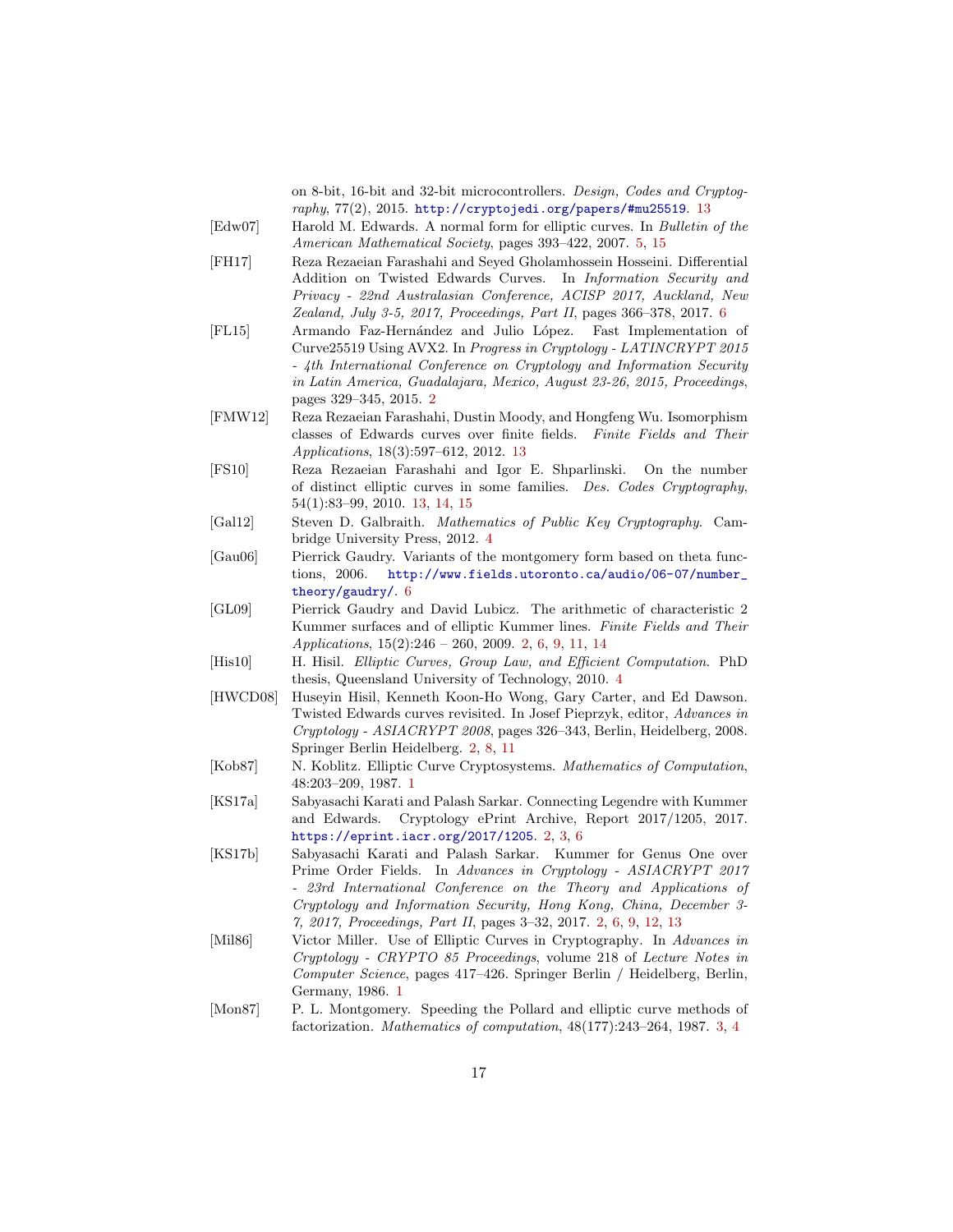- <span id="page-17-2"></span>[Ren18] Joost Renes. Computing Isogenies Between Montgomery Curves Using the Action of  $(0, 0)$ . In *PQCrypto*, volume 10786 of *Lecture Notes in* Computer Science, pages 229–247. Springer, 2018. [https://ia.cr/2017/](https://ia.cr/2017/1198) [1198](https://ia.cr/2017/1198). [7](#page-6-1)
- <span id="page-17-0"></span>[RS17] Joost Renes and Benjamin Smith. qDSA: Small and Secure Digital Signatures with Curve-Based Diffie–Hellman Key Pairs. In Tsuyoshi Takagi and Thomas Peyrin, editors, Advances in Cryptology – ASIACRYPT 2017: 23rd International Conference on the Theory and Applications of Cryptology and Information Security, Hong Kong, China, December 3-7, 2017, Proceedings, Part II, pages 273–302. Springer International Publishing, 2017. [1,](#page-0-0) [2,](#page-1-0) [7,](#page-6-1) [8,](#page-7-2) [11,](#page-10-2) [12](#page-11-2)
- <span id="page-17-1"></span>[Sil09] J. H. Silverman. The Arithmetic of Elliptic Curves, 2nd Edition. Graduate Texts in Mathematics. Springer, 2009. [3,](#page-2-2) [8,](#page-7-2) [9](#page-8-3)
- <span id="page-17-3"></span>[The18] The Sage Developers. SageMath, the Sage Mathematics Software System (version 8.1), 2018. <https://sagemath.org>. [11](#page-10-2)
- <span id="page-17-4"></span>[TTA18] Akira Takahashi, Mehdi Tibouchi, and Masayuki Abe. New Bleichenbacher Records: Practical Fault Attacks on qDSA Signatures. Cryptology ePrint Archive, Report 2018/396, 2018. [https://eprint.iacr.org/](https://eprint.iacr.org/2018/396) [2018/396](https://eprint.iacr.org/2018/396). [13](#page-12-2)